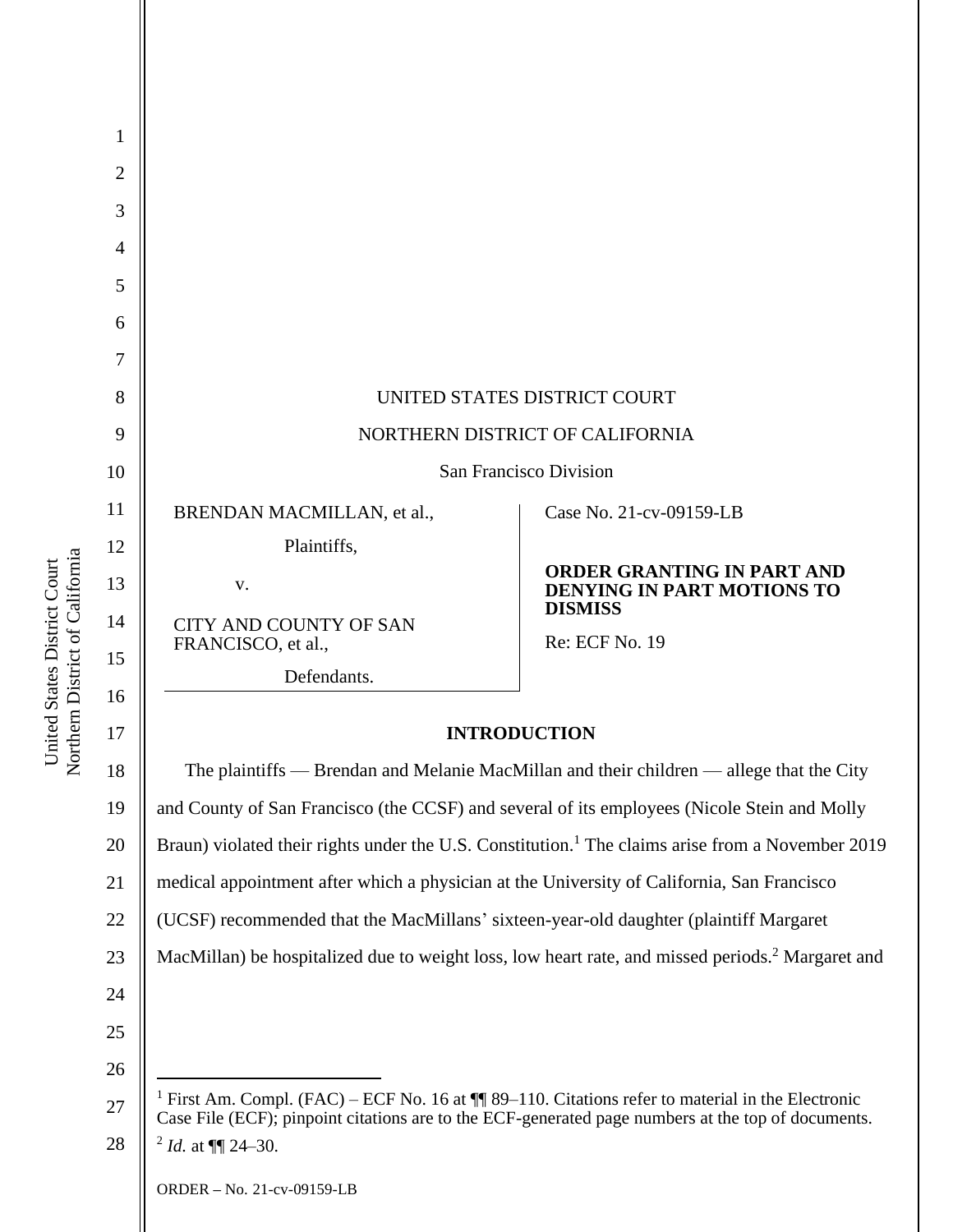4

5

6

7

8

9

10

11

12

13

14

15

16

17

18

21

1

her parents, believing that the physician's recommendations were wrong and based on incorrect information, declined hospitalization.<sup>3</sup>

The USCF physician contacted the CCSF to report possible child abuse.<sup>4</sup> The CCSF obtained a warrant to take custody of Margaret and question her younger sister.<sup>5</sup> The plaintiffs successfully moved to quash this warrant after having Margaret examined by non-UCSF physicians, who believed Margaret was in good health.<sup>6</sup> The CCSF, however, obtained a second warrant and court order authorizing officials to (1) photograph the purported injuries, (2) interview the MacMillans' children outside the presence of their parents, and (3) arrange for the children to be medically assessed by a child-abuse medical specialist.<sup>7</sup> Nicole Stein, an employee with the CCSF's Department of Family and Children's Services, omitted the following from the warrant applications: (1) the conflicting opinions of other physicians retained or consulted by the family (the opinions of physicians who subsequently examined Margaret were omitted only from the second warrant application); and (2) the explanations provided by Margaret and her parents for her symptoms.<sup>8</sup>

Lt. Molly Braun, an investigator with the District Attorney's Office, also purportedly added the plaintiffs to a missing-persons database.<sup>9</sup> This led to plaintiff Brendan MacMillan's brief detention at Miami International Airport and a welfare check on the other members of the family while on vacation in Massachusetts.<sup>10</sup>

19 20 The plaintiffs contend that the CCSF and its employees violated their rights under the Fourth and Fourteenth Amendments to the U.S. Constitution.<sup>11</sup> The defendants moved to dismiss all

22 23 24 25 26 27 28 3 *Id.* at ¶¶ 26–29, 35–36.  $^{4}$  *Id.* at  $\P$  37.  $<sup>5</sup>$  *Id.* at  $\P\P$  44–46.</sup>  $^6$  *Id.* at  $\P\P$  50–53, 66–67. 7 *Id.* at ¶¶ 77–78. 8 *Id.* at ¶¶ 44–46, 68–76. 9 *Id.* at ¶¶ 2, 56. <sup>10</sup> *Id.* at ¶¶ 80, 82. <sup>11</sup> *Id.* at  $\P\P$  89–110.

ORDER **–** No. 21-cv-09159-LB 2

Northern District of California Northern District of California United States District Court United States District Court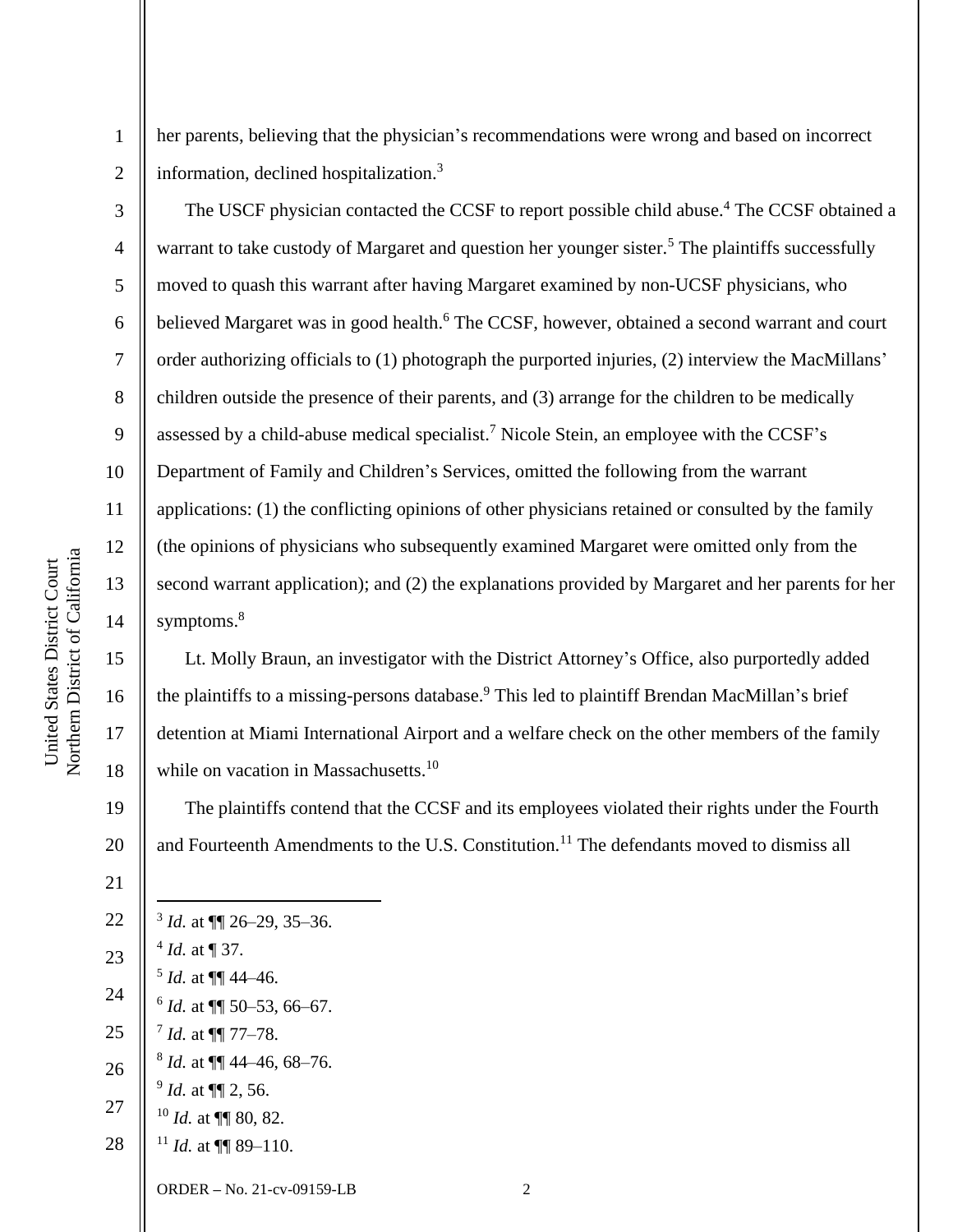2

3

4

5

6

7

8

9

10

11

12

13

14

15

16

17

18

19

20

21

22

claims.<sup>12</sup> The court dismisses the Fourth Amendment claims brought by the plaintiffs Melanie, Margaret, and L.M. with prejudice and dismisses the *Monell* claim (except on the failure-to-train theory) without prejudice. There are no facts supporting independent Fourth Amendment claims by any of these plaintiffs and they cannot assert derivative claims based on plaintiff Brendan MacMillan's Fourth Amendment claim. Brendan's claim based on his detention on false information at Miami International Airport is viable. The remaining claims survive primarily based on Ms. Stein's material omissions in the warrant applications and Ms. Braun's — allegedly unjustified — addition of the plaintiffs to a missing-persons database.

# **STATEMENT**

On November 25, 2019, then-sixteen-year-old plaintiff Margaret MacMillan visited her pediatrician, Sabrina Fernandez, M.D., at UCSF Benioff Children's Hospital with her mother (plaintiff Melanie MacMillan) after experiencing irregular periods.<sup>13</sup> Because Margaret attended boarding school in New Hampshire, Margaret's mother had scheduled the appointment during the Thanksgiving holiday while Margaret was home in San Francisco.<sup>14</sup> During the appointment, Dr. Fernandez noted that Margaret weighed 125 pounds but that, according to her UCSF records, she weighed 142.9 pounds approximately five months earlier on June 12, 2019.<sup>15</sup> The plaintiffs assert that the 142.9-pound weight recorded on June 12, 2019 was erroneous because, on July 13, 2019, a chiropractor documented Margaret's weight at 132 pounds and because Margaret generally weighed around 134 pounds.<sup>16</sup> Dr. Fernandez also noted a low resting heartrate of forty-eight beats per minute during the November 25, 2019 appointment.<sup>17</sup>

23 24

25

26

27

28

 Mot. – ECF No. 19. FAC – ECF No. 16 at ¶ 12.  $^{14}$  *Id.* at ¶ 13. *Id.* at ¶¶ 16, 20. *Id.* at ¶¶ 17, 19. *Id.* at ¶ 21.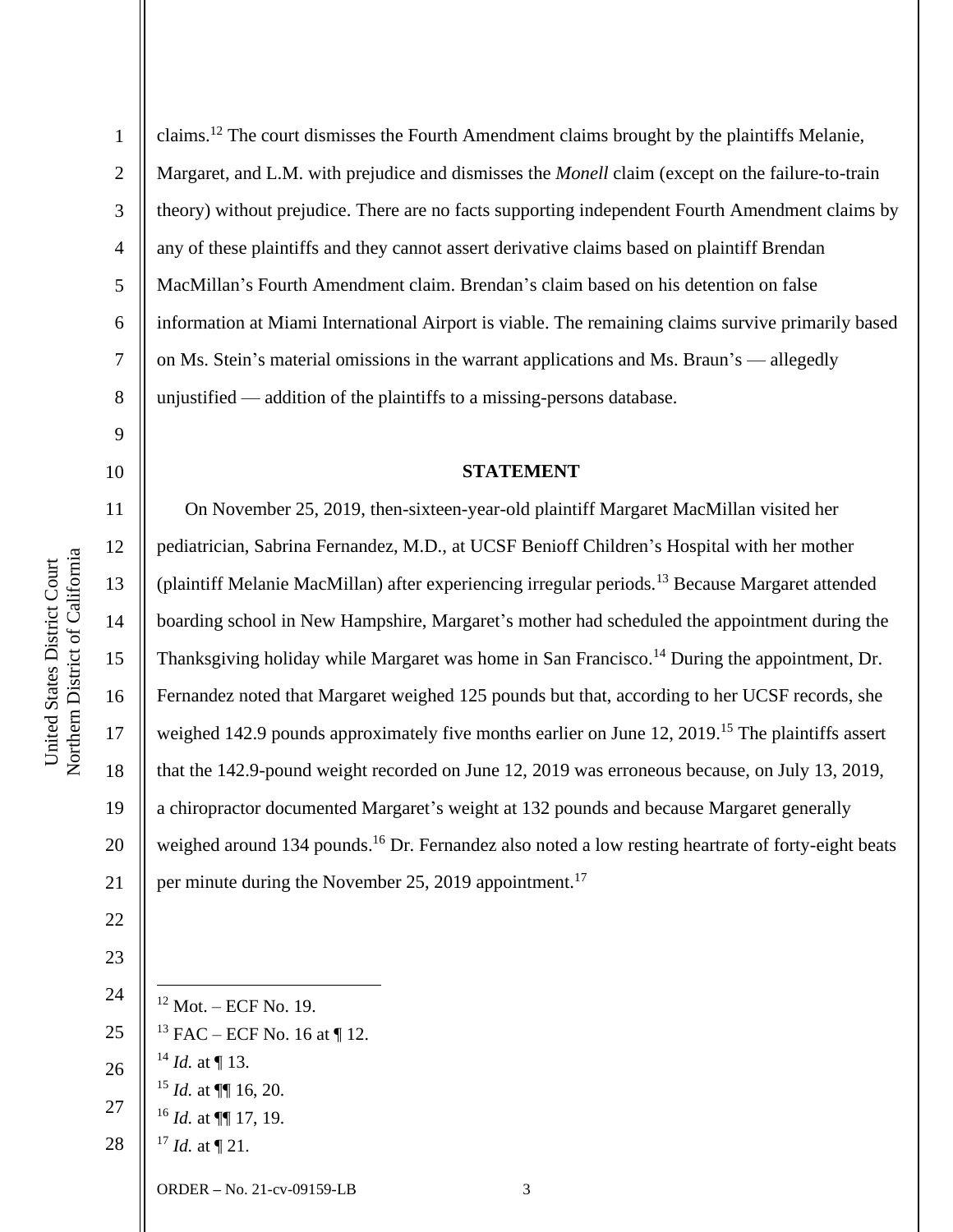Despite the apparent weight loss and low heart rate, Dr. Fernandez recorded that Margaret was an "alert, healthy-appearing patient in no acute distress." <sup>18</sup> While discussing the weight loss, Margaret told Dr. Fernandez that she had been endurance training six days a week and had just finished the cross-country (presumably running) season. <sup>19</sup> Nonetheless, Dr. Fernandez told Margaret's mother that she believed Margaret had an eating disorder and threatened to call Child Protective Services unless they agreed to see an eating-disorder specialist at UCSF.<sup>20</sup> The plaintiffs agreed and took Margaret to see Veronika Mesheriakova, M.D. the next day.<sup>21</sup>

On November 26, 2019, Dr. Mesheriakova recommended that Margaret's parents (plaintiffs Melanie and Brendan MacMillan) hospitalize her because her weight loss, low heart rate, and amenorrhea (missed periods) put her at risk for "sudden cardiac death."<sup>22</sup> Melanie and Brendan explained that the low heart rate was a product of endurance training and in line with their family history and that the purported weight loss was likely due to an error in Margaret's medical records.<sup>23</sup> The parents requested a referral to a cardiologist.<sup>24</sup> Dr. Mesheriakova refused and Melanie, Brendan, and Margaret declined hospitalization.<sup>25</sup>

Dr. Mesheriakova called the CCSF's Department of Family and Children's Services (the Department) and claimed that Margaret's parents were endangering her by refusing to hospitalize her.<sup>26</sup> Social worker Nicole Stein and her program manager Ronda Johnson contacted Margaret's parents.<sup>27</sup> Melanie and Brendan told Ms. Stein that (1) their daughter was healthy, (2) the reported weight loss was mostly due to errors in Margaret's medical record, (3) low heart rates are normal

| 21 | $18$ <i>Id.</i> at $\P$ 20.                                                       |
|----|-----------------------------------------------------------------------------------|
| 22 | $^{19}$ Id.                                                                       |
| 23 | <sup>20</sup> <i>Id.</i> at $\P\P$ 21, 23.                                        |
| 24 | <sup>21</sup> <i>Id.</i> at $\P$ 24.                                              |
| 25 | $^{22}$ <i>Id.</i> at $\P\P$ 30, 37.                                              |
|    | <sup>23</sup> <i>Id.</i> at $\P\P$ 26–28.<br><sup>24</sup> <i>Id.</i> at $\P$ 33. |
| 26 | <sup>25</sup> <i>Id.</i> at $\P\P$ 34, 36.                                        |
| 27 | $^{26}$ <i>Id.</i> at ¶ 37.                                                       |
| 28 | <sup>27</sup> <i>Id.</i> at $\P\P$ 38–39.                                         |
|    |                                                                                   |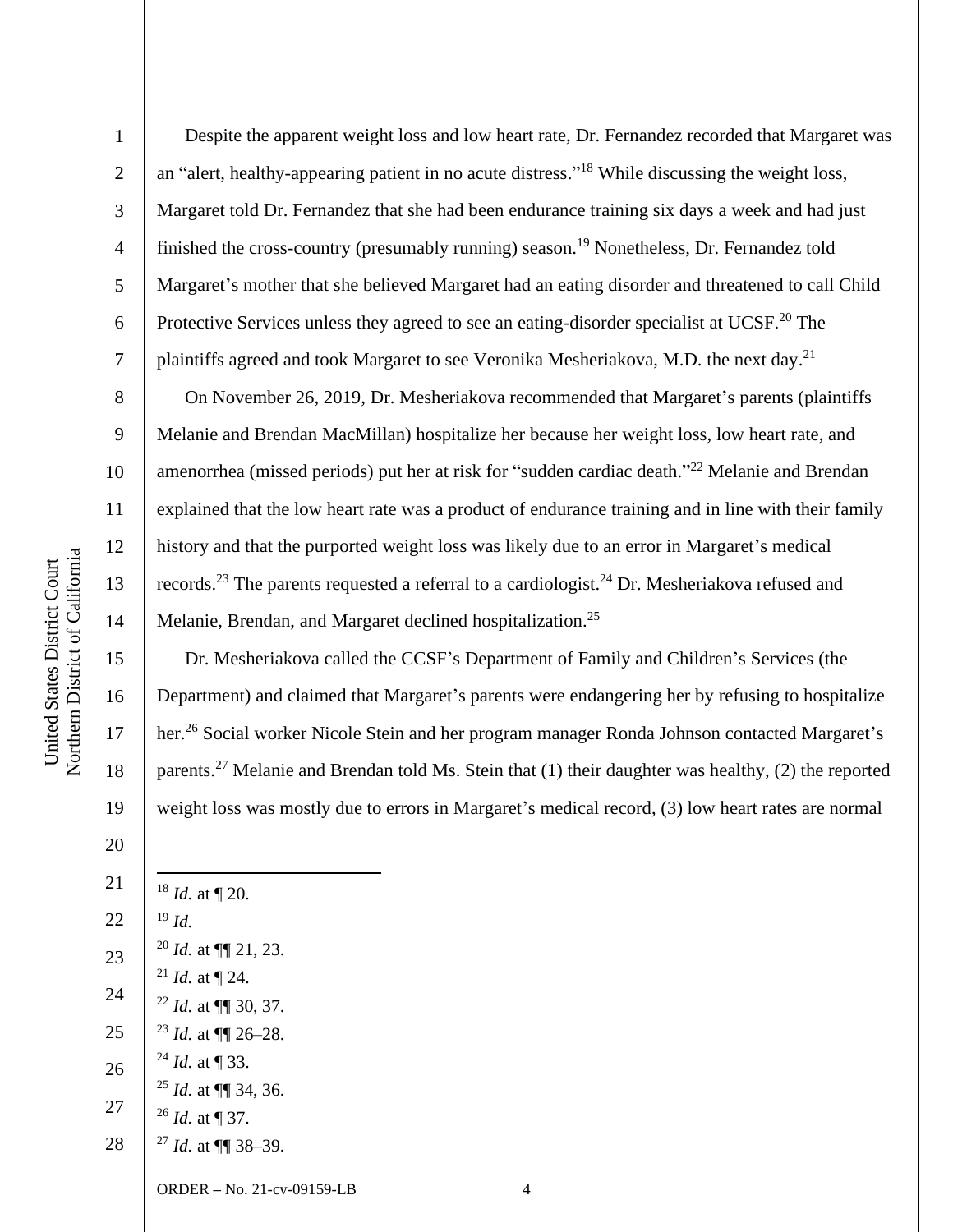for endurance athletes (and their family), and (4) they had discussed Margaret's health by phone with a cardiologist, who disagreed with Dr. Mesheriakova.<sup>28</sup> Margaret's parents also told Ms. Stein they were seeking a second opinion from a Stanford cardiologist and were monitoring their daughter closely. 29

On November 27, 2019, Ms. Stein prepared a warrant seeking Margaret's removal from her parents' custody and her hospitalization.<sup>30</sup> The warrant application also requested a court order giving Ms. Stein permission to speak to Margaret's eleven-year-old sister, L.M., alone because Ms. Stein was "concerned about" her too.<sup>31</sup> Judge Monica Wiley on the San Francisco Superior Court approved the warrant application.<sup>32</sup> But Ms. Stein had omitted from the warrant application the following: (1) Margaret's parents' explanation for the purported weight loss (*i.e.*, that it was likely due to a clerical error), (2) Margaret's parents' explanation for the low heart rate based on their family history, (3) no cardiologist had examined Margaret, (4) Margaret's parents wanted her to be examined by a cardiologist, and (5) Margaret's parents had consulted with a cardiologist who disagreed with Dr. Mesheriakova's recommendation.<sup>33</sup>

 In the meantime, the plaintiffs tried to have Margaret seen by a cardiologist at Stanford or another Bay Area cardiology practice.<sup>34</sup> The plaintiffs could not obtain an appointment at Stanford Hospital's Cardiology and Sports Cardiology Clinics.<sup>35</sup> The plaintiffs did not attempt to have Margaret seem by a cardiologist through Stanford's Emergency Department because Stanford purportedly advised that, based on her vitals and medical history, "it was not an emergency."<sup>36</sup>

 *Id.* at ¶¶ 39–41. *Id.* at ¶ 41. *Id.* at  $\P$  44. *Id. Id.* at ¶ 46, 67. *Id.* at ¶ 45. *Id.* at ¶¶ 47–48. *Id.* at  $\P$  49. *Id.* at ¶ 42.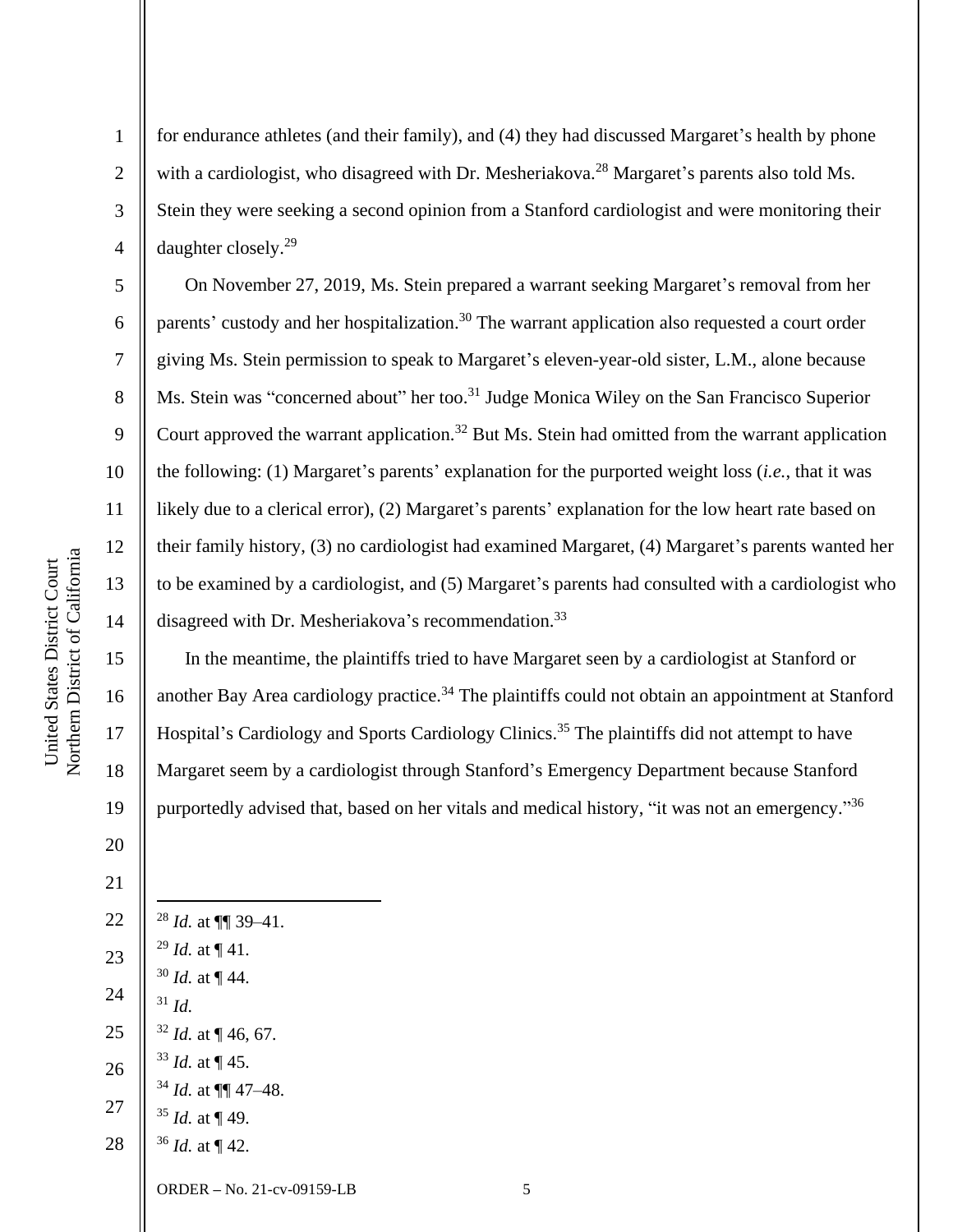2

3

4

5

6

7

8

9

10

11

12

13

14

15

16

17

18

19

20

21

22

Margaret's parents located Pediatric Cardiology Associates in San Antonio, Texas, who agreed to see Margaret on short notice with a pediatrician's referral.<sup>37</sup> The plaintiffs do not explain why they sought a physician in Texas rather than a physician closer to California. Nevertheless, on December 3, 2019, Margaret saw a pediatrician (apparently in Texas) and, on December 4, 2019, pediatric cardiologist Dr. Olawale Olabiyi examined Margaret.<sup>38</sup> Dr. Olabiyi performed an electrocardiogram (EKG) and an echocardiogram (ultrasound), determined that Margaret was in good health, and cleared her for "participat[ion] in all physical activities, including competitive sports."39

By December 5, 2019, the plaintiffs had retained counsel and, through counsel, provided all "relevant documentation" to the Department.<sup>40</sup> Then Ms. Braun, an investigator with the San Francisco District Attorney's Office, contacted the plaintiffs stating that she was investigating "a parental abduction case" and that she was concerned that Margaret was deceased.<sup>41</sup> The defendants (the complaint is unclear on exactly who) had also added the plaintiffs to a missingpersons database.<sup>42</sup> The complaint references a "federal" "MUPS" database but the MUPS acronym likely refers to the Missing and Unidentified Persons Section (MUPS) of the California Department of Justice. In any case, the plaintiffs submitted a video of their children to allay the Department's concerns and offered to have their children appear for a live video call.<sup>43</sup> The Department refused and demanded an in-person meeting.<sup>44</sup>

<sup>37</sup> *Id.* at ¶ 50.

<sup>39</sup> *Id.* at ¶ 53.

- 25 <sup>40</sup> *Id.* at ¶¶ 54–55.
- 26 <sup>41</sup> *Id.* at ¶¶ 55–58.
	- $42$  *Id.* at  $\P\P$  2, 56–59.
- 27 <sup>43</sup> *Id.* at ¶¶ 58–59.
- 28  $44$  *Id.* at  $\P$  61.

<sup>23</sup> 24  $38$  *Id.* at  $\P$  51–53. It is not clear whether the reference to a "local pediatrician's office" in paragraph 51 of the FAC refers to an office in California or Texas.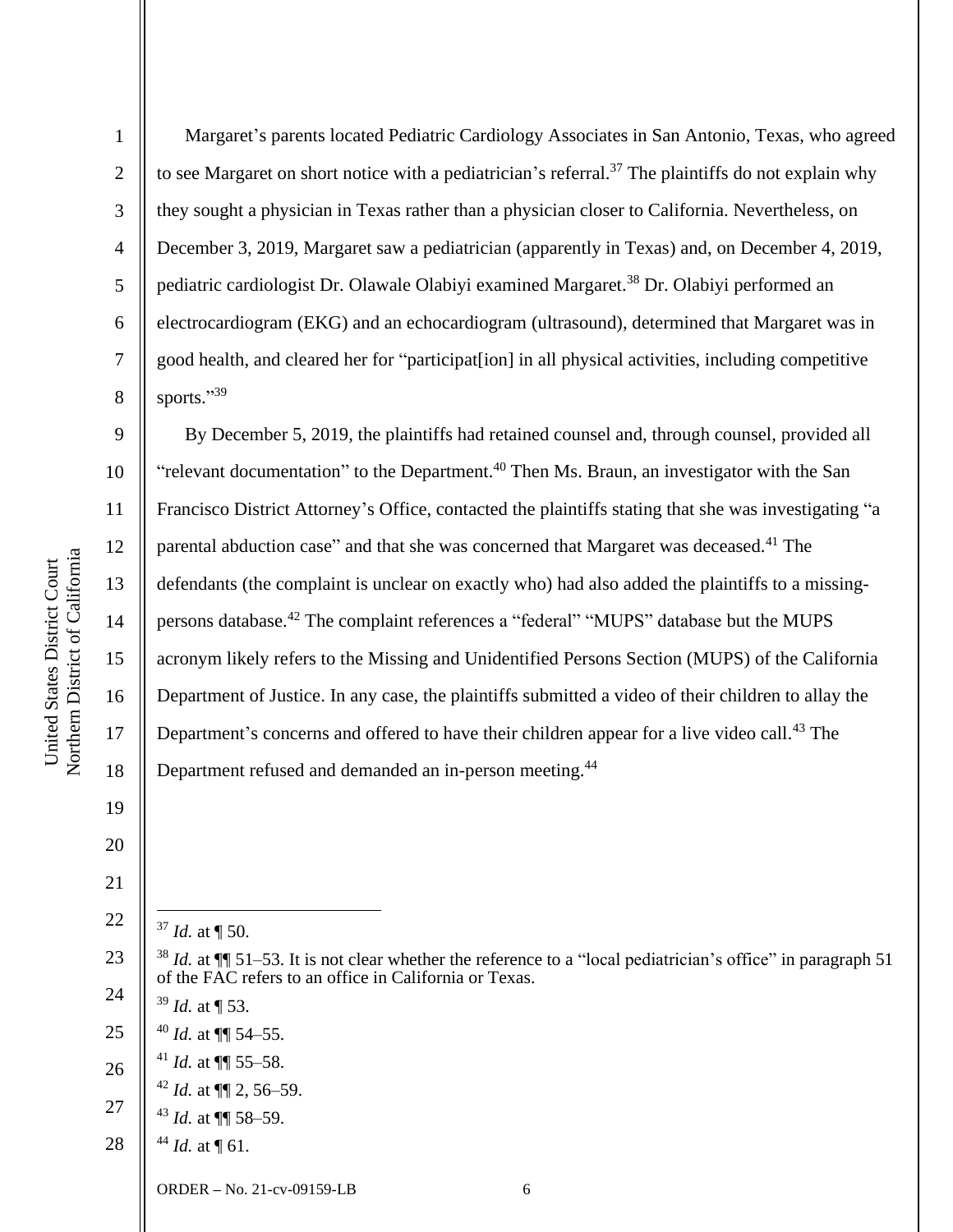On December 12, 2019, plaintiff Brendan MacMillan moved to quash or recall the warrant, and, on December 19, 2019, Judge Wiley recalled the warrant.<sup>45</sup> But in the meantime, the Department had sought and obtained a warrant signed by Judge Rochelle East on December 18, 2019. <sup>46</sup> In the affidavit submitted for the December 18, 2019 warrant, Ms. Stein omitted information that a pediatrician and pediatric cardiologist had examined Margaret on December 3 and 4, 2019, respectively, and found her to be in good health.<sup>47</sup> The supporting affidavit also falsely asserted that Margaret's weight had dropped from a peak of 150 instead of 142 (the plaintiffs apparently rounded down from 142.9 pounds).<sup>48</sup> The December 18, 2019 warrant authorized "visually inspecting and photographing injuries, [and] entering the home and interviewing the children outside the presence of their parents." <sup>49</sup> On December 19, 2019, Judge East issued another order finding that the Department established good cause for a child-abuse medical specialist to assess the minor plaintiffs (Margaret and L.M.).<sup>50</sup>

Concerning the order for a medical examination of their children, the plaintiffs Brendan and Melanie consulted with a board-certified child-abuse pediatrician, but this physician was not a cardiologist and did not believe that "a medical assessment by him was medically indicated."<sup>51</sup> The minor plaintiffs Margaret and L.M. also did not want to consent to forensic sexual assault examinations.<sup>52</sup>

| 20 |                                                                                      |   |
|----|--------------------------------------------------------------------------------------|---|
| 21 |                                                                                      |   |
| 22 |                                                                                      |   |
| 23 | <sup>45</sup> <i>Id.</i> at $\P\P$ 66–67.                                            |   |
| 24 | <sup>46</sup> <i>Id.</i> at $\P\P$ 68–69.<br><sup>47</sup> <i>Id.</i> at $\P$ 69–76. |   |
| 25 | $48$ <i>Id.</i> at $\P$ 76.                                                          |   |
| 26 | $49$ <i>Id.</i> at $\P$ 77.                                                          |   |
| 27 | $50$ <i>Id.</i> at ¶ 78.<br>$51$ <i>Id.</i> at $\P$ 83.                              |   |
| 28 | $52$ <i>Id.</i> at ¶ 84.                                                             |   |
|    | ORDER – No. 21-cv-09159-LB                                                           | 7 |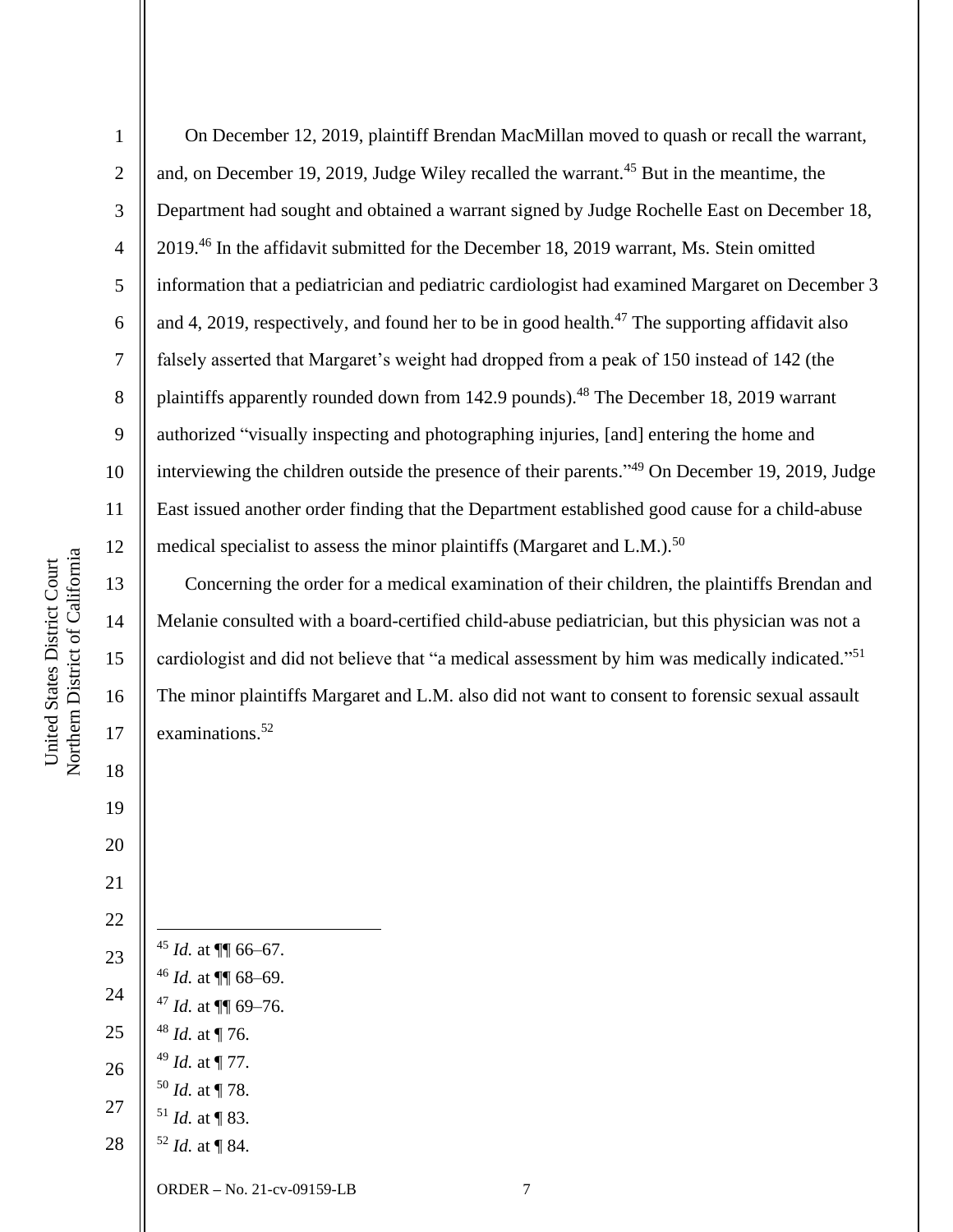Northern District of California Northern District of California United States District Court United States District Court

 On December 26, 2019, officers from a local police department in Massachusetts visited Melanie, Margaret, and L.M. while they were in Massachusetts for Christmas.<sup>53</sup> Officers found everyone healthy and safe and, according to the plaintiffs, relayed their findings to Ms. Braun.<sup>54</sup> Brendan was travelling out of the country when the police visited the rest of the family in Massachusetts, but was later detained, on December 28, 2019, when reentering the country through Miami International Airport based on "a missing persons case out of San Francisco."<sup>55</sup> Agents from "Customs and Border Control" (presumably United States Customs and Border Protection) held him for "hours," until Ms. Braun contacted the agents and presumably authorized his release.<sup>56</sup> The Agents told Brendan that he and "his family still showed up in the [missingpersons] database as 'missing.'" The warrants of December 18 and 19, 2019 remain in effect.<sup>57</sup> The plaintiffs have asserted the following claims against the CCSF, Ms. Stein, and Ms. Braun, under 42 U.S.C. § 1983: (1) violating the Fourteenth Amendment by judicial deception (against Nicole Stein), (2) violating the Fourteenth Amendment by interfering with the right to travel

(against Nicole Stein and Molly Braun), (3) violating the Fourteenth Amendment under *Monell* for

unconstitutional policies or practices (against the CCSF), and (4) violating the Fourth Amendment

by causing the seizure of plaintiff Brendan MacMillan (against Nicole Stein and Molly Braun).<sup>58</sup>

The plaintiffs generally refer to interference with the right to familial association throughout the

ORDER **–** No. 21-cv-09159-LB 8 *Id.* at ¶ 80. *Id. Id.* at ¶¶ 80, 82. *Id. Id.* at ¶¶ 78, 85. *Id.* at ¶¶ 89–110. *Id.* at ¶¶ 2, 43, 66, 85, 87.

complaint, but did not assert such a claim. 59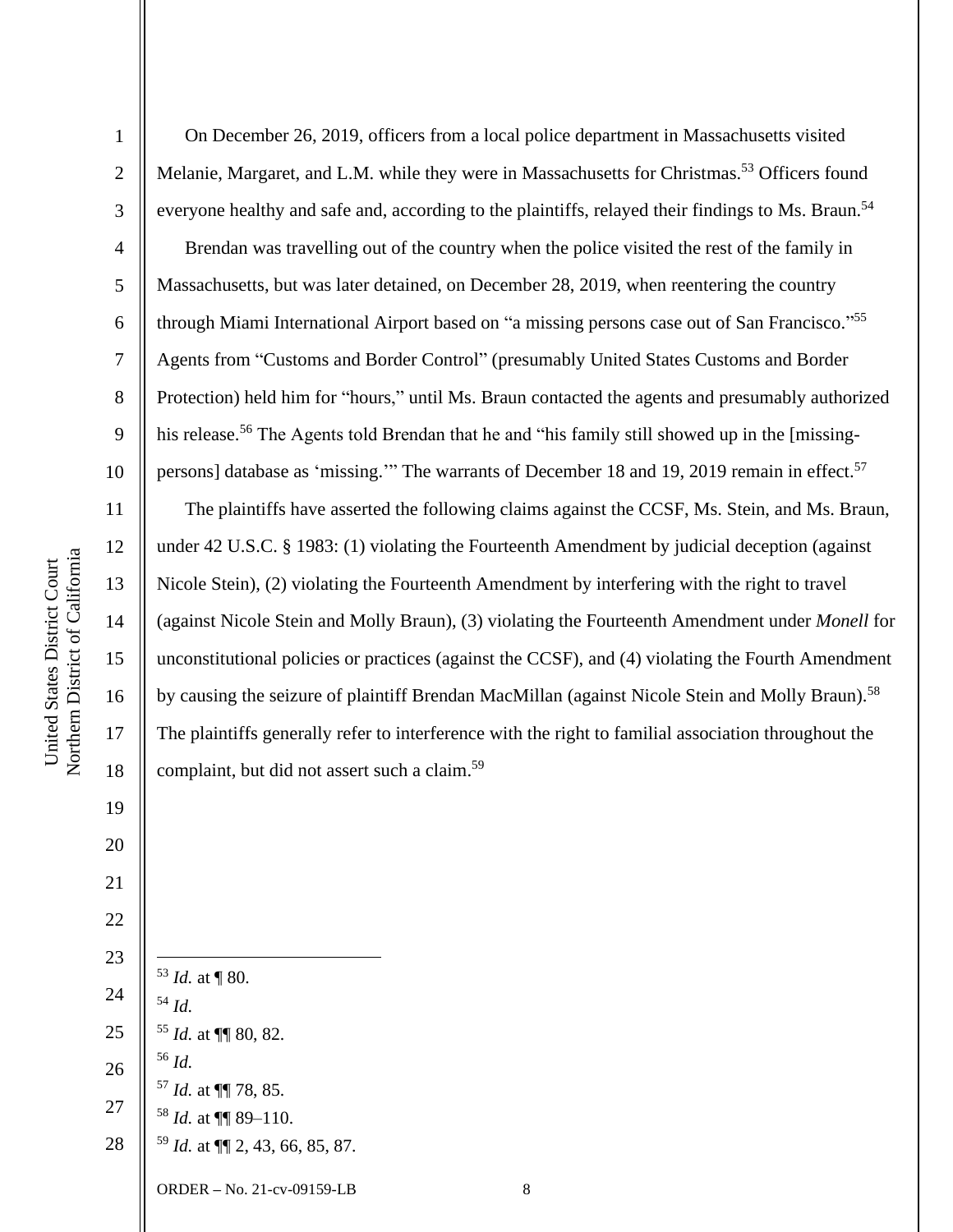2

3

4

5

6

7

8

9

10

11

12

13

14

15

16

17

18

19

20

The CCSF and the individual defendants moved to dismiss all of the plaintiffs' claims.<sup>60</sup> The parties consented to magistrate-judge jurisdiction under 28 U.S.C.  $\S$  636(c).<sup>61</sup> The court held a hearing on May 5, 2022.

### **LEGAL STANDARD**

A complaint must contain a "short and plain statement of the claim showing that the pleader is entitled to relief" to give the defendant "fair notice" of what the claims are and the grounds upon which they rest. Fed. R. Civ. P. 8(a)(2); *Bell Atl. Corp. v. Twombly*, 550 U.S. 544, 555 (2007). A complaint does not need detailed factual allegations, but "a plaintiff's obligation to provide the grounds of his entitlement to relief requires more than labels and conclusions, and a formulaic recitation" of the elements of a claim will not do. *Twombly*, 550 U.S. at 555 (cleaned up). "Factual allegations must be enough to raise a right to relief above the speculative level." *Id.* (cleaned up).

To survive a motion to dismiss, a complaint must contain sufficient factual allegations, which when accepted as true, "state a claim to relief that is plausible on its face." *Ashcroft v. Iqbal*, 556 U.S. 662, 678 (2009). "A claim has facial plausibility when the plaintiff pleads factual content that allows the court to draw the reasonable inference that the defendant is liable for the misconduct alleged." *Id.* "The plausibility standard is not akin to a 'probability requirement,' but it asks for more than a sheer possibility that a defendant has acted unlawfully." *Id.* (cleaned up). "Where a complaint pleads facts that are merely consistent with a defendant's liability, it stops short of the line between possibility and plausibility of 'entitlement to relief.'" *Id.* (cleaned up).

21 22 23 24 25 In determining whether to dismiss a complaint under Rule  $12(b)(6)$ , the court is ordinarily limited to the face of the complaint. *Van Buskirk v. Cable News Network, Inc.*, 284 F.3d 977, 980 (9th Cir. 2002). Factual allegations in the complaint must be taken as true and reasonable inferences drawn from them must be construed in favor of the plaintiff. *Cahill v. Liberty Mut. Ins. Co.*, 80 F.3d 336, 337–38 (9th Cir. 1996). The court cannot assume, however, that "the [plaintiff]

26

28

<sup>27</sup>

 $60$  Mot. – ECF No. 19.  $61$  Consents – ECF Nos. 6, 14.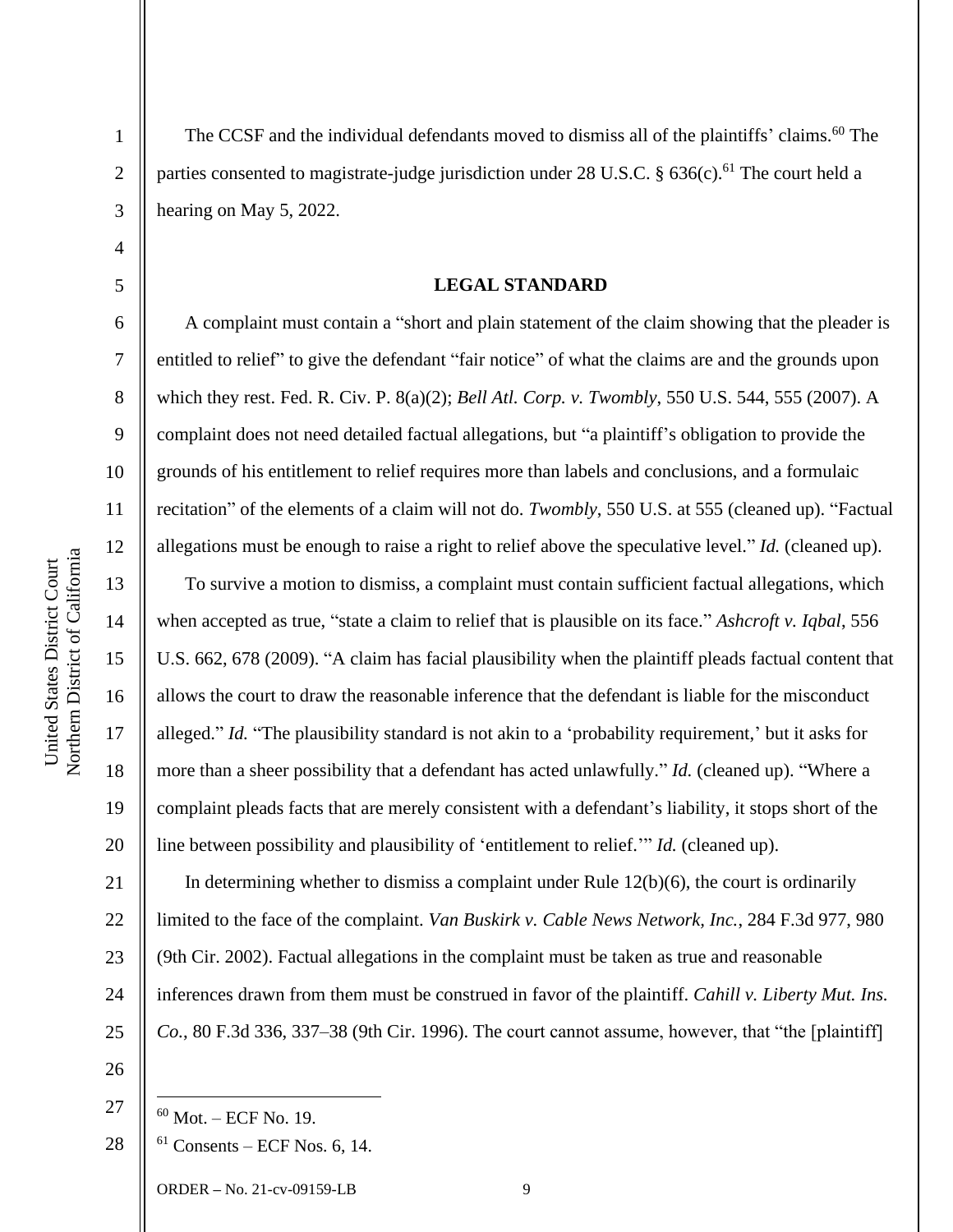2

3

4

5

6

7

8

9

10

11

12

13

14

15

16

17

18

19

20

21

can prove facts that [he or she] has not alleged." *Assoc. Gen. Contractors of Cal., Inc. v. Cal. State Council of Carpenters*, 459 U.S. 519, 526 (1983). "Nor is the court required to accept as true allegations that are merely conclusory, unwarranted deductions of fact, or unreasonable inferences." *Sprewell v. Golden State Warriors*, 266 F.3d 979, 988 (9th Cir. 2001). If a court dismisses a complaint, it should give leave to amend unless the "pleading could not possibly be cured by the allegation of other facts." *U.S. v. United Healthcare Ins. Co.*, 848 F.3d 1161, 1182 (9th Cir. 2016) (cleaned up).

### **ANALYSIS**

The plaintiffs' claims against the defendants all arise under 42 U.S.C. § 1983. Section 1983 provides a cause of action for the deprivation of "rights, privileges, or immunities secured by the Constitution or laws of the United States" by any person acting "under color of any statute, ordinance, regulation, custom, or usage." *Gomez v. Toledo*, 446 U.S. 635, 639 (1980). Section 1983 is not itself a source for substantive rights, but rather a method for vindicating federal rights conferred elsewhere. *See Graham v. Connor*, 490 U.S. 386, 393–94 (1989).

To prevail on a § 1983 claim, the plaintiffs must demonstrate that a person acting under color of state law deprived them of rights protected by the U.S. Constitution. *See Leer v. Murphy*, 844 F.2d 628, 632–33 (9th Cir. 1988). And to plead a § 1983 claim against the CCSF, the plaintiffs must allege a policy or practice that caused the constitutional violation. *Monell v. Dep't of Soc. Servs.*, 436 U.S. 658 (1978); *see, e.g.*, *Henderson v. Cnty. of Santa Cruz*, No. 14-cv-03544-RMW, 2015 WL 225429, at \*6 (N.D. Cal. Jan. 16, 2015).

22 23 24 The parties do not dispute that the individual defendants acted under color of state law. The issues are (1) whether the actions of the individual defendants violated the plaintiffs' rights under the Fourteenth Amendment or the Fourth Amendment, (2) whether the claim against the city is

28

25

26

27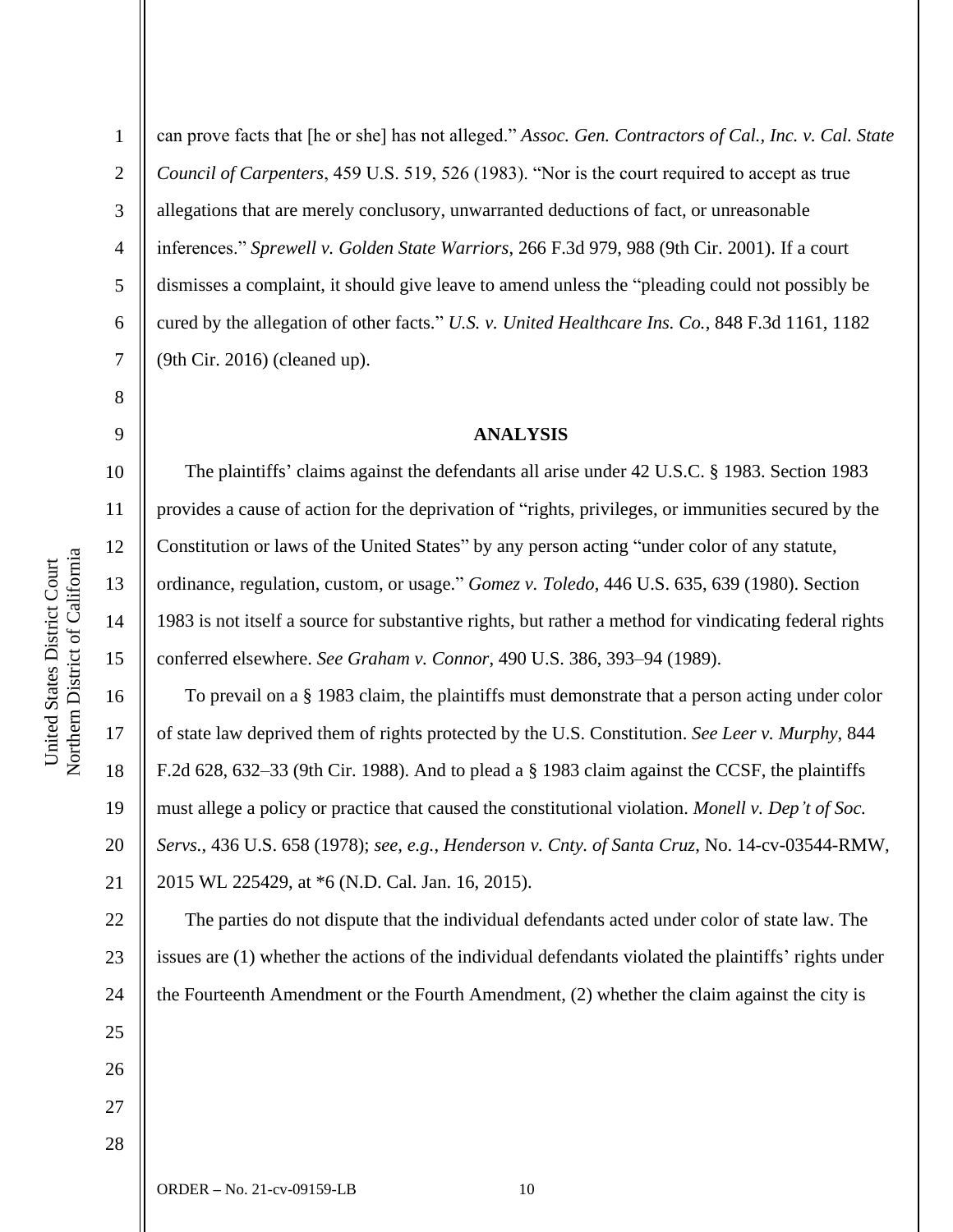5

6

7

8

9

10

11

12

13

14

15

16

17

18

19

20

21

22

23

1

**1. Fourteenth Amendment Judicial-Deception Claim** 

individual defendant, Ms. Braun, is entitled to qualified immunity.<sup>62</sup>

"To support a § 1983 claim of judicial deception, a plaintiff must show that the defendant deliberately or recklessly made false statements or omissions that were material to the finding of probable cause." *KRL v. Moore*, 384 F.3d 1105, 1117 (9th Cir. 2004) (citing *Galbraith v. Cnty. of Santa Clara*, 307 F.3d 1119, 1126 (9th Cir. 2002)). The materiality of a false or omitted statement is a question of law. *Bilbo v. Cnty. of Alameda, Cal.*, No. 17-cv-00932-JST, 2017 WL 4024649, at \*5 (N.D. Cal. Sept. 13, 2017) (citing *Butler v. Elle*, 281 F.3d 1014, 1024 (9th Cir. 2002)). A falsity or omission in an affidavit supporting a warrant is material if a corrected affidavit would not support probable cause. *Bravo v. City of Santa Maria*, 665 F.3d 1076, 1084 (9th Cir. 2011).

based on a policy or practice such that it constitutes a claim under *Monell*, and (3) whether the

Ms. Stein allegedly omitted the following from the November 27, 2019 warrant application: (1) the explanations Margaret's parents provided for the purported weight loss and low heart rate; (2) the parents' statements that they had consulted with a cardiologist who did not believe Margaret had a concerning cardiac condition; and (3) the parents' intent to have Margaret examined by a cardiologist.<sup>63</sup> These facts, especially the parent's stated intention to have Margaret examined by a cardiologist, undermine the court's probable-cause findings because they demonstrate that the parents were seeking a second opinion and not simply ignoring the UCSF physician's advice. Then, when applying for another warrant on December 18, 2019, Ms. Stein allegedly omitted documentation from the pediatrician and pediatric cardiologist who had examined Margaret on December 3 and 4, 2019 and found her to be in good health.<sup>64</sup> The

24 25

26 27  $62$  The defendant Ms. Stein has not moved to dismiss the claims against her based on qualified immunity.

 $63$  FAC – ECF No. 16 at ¶ 45.

<sup>28</sup> <sup>64</sup> *Id.* at ¶¶ 69, 72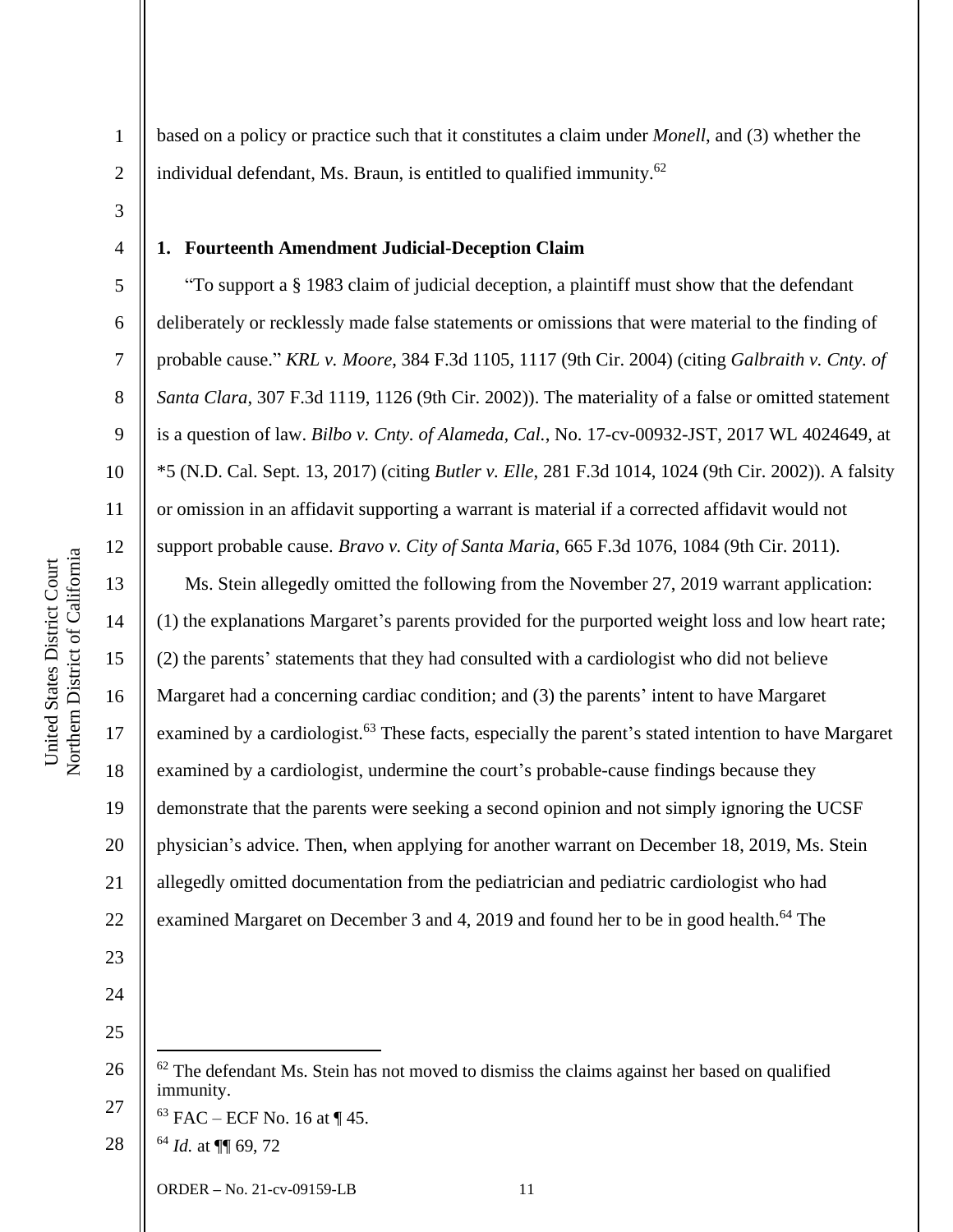Northern District of California Northern District of California United States District Court United States District Court

1

2

3

4

5

6

7

8

9

10

11

12

13

14

15

16

17

18

19

20

21

22

plaintiffs' counsel sent this information to the Department on December 5, 2019 or approximately two weeks before the December 18, 2019 warrant application.<sup>65</sup>

To explain these omissions, the defendants argue that the plaintiffs "fled the state in order to find a cardiologist to examine Margaret, rather than wait a few hours in the emergency department at Stanford." <sup>66</sup> While the complaint does not fully explain the plaintiffs' decision to see physicians in Texas, the defendants do not claim that the Texas physicians who examined Margaret were not appropriately licensed.<sup>67</sup> Therefore, the opinions of the Texas physicians were no less relevant to Margaret's health than the opinions of the UCSF physicians. The plaintiffs' decision to obtain an opinion from an out-of-state physician perhaps is unusual (a point that could have been addressed in the warrant application), but it does not make that opinion immaterial.

The defendants also contend that "[a]n omission cannot be material if the omission itself is based on information that contains further omissions of the Plaintiffs."<sup>68</sup> In this regard, the defendants assert that the opinions of the Texas physicians were not material because they did not have Margaret's "complete health history or concerns for anorexia that the UCSF physicians had who recommended hospitalization."<sup>69</sup> The defendants do not cite any legal authority for the proposition that an omission is not material if the omitted material itself contains omissions. Furthermore, the argument is contrary to the alleged facts. Both of the Texas physicians examined Margaret, performed tests (including weighing her and performing an EKG and an echocardiogram), and "Margaret disclosed her recent spotting and missed menses to the [pediatrician]."<sup>70</sup> The opinions of these physicians are material because they relate directly to the central rationale for the warrants: that Margaret was in imminent danger and her parents were refusing critical medical treatment.

23

24

25

- <sup>65</sup> *Id.* at ¶¶ 54–55.
- <sup>66</sup> Mot. ECF No. 19 at 15.
- 26 <sup>67</sup> *Id.* at 15–16.
- 27 <sup>68</sup> *Id.* at 16.
	- <sup>69</sup> *Id.* at 15–16.
- 28  $70$  FAC – ECF No. 16 at  $\P\P$  50–53.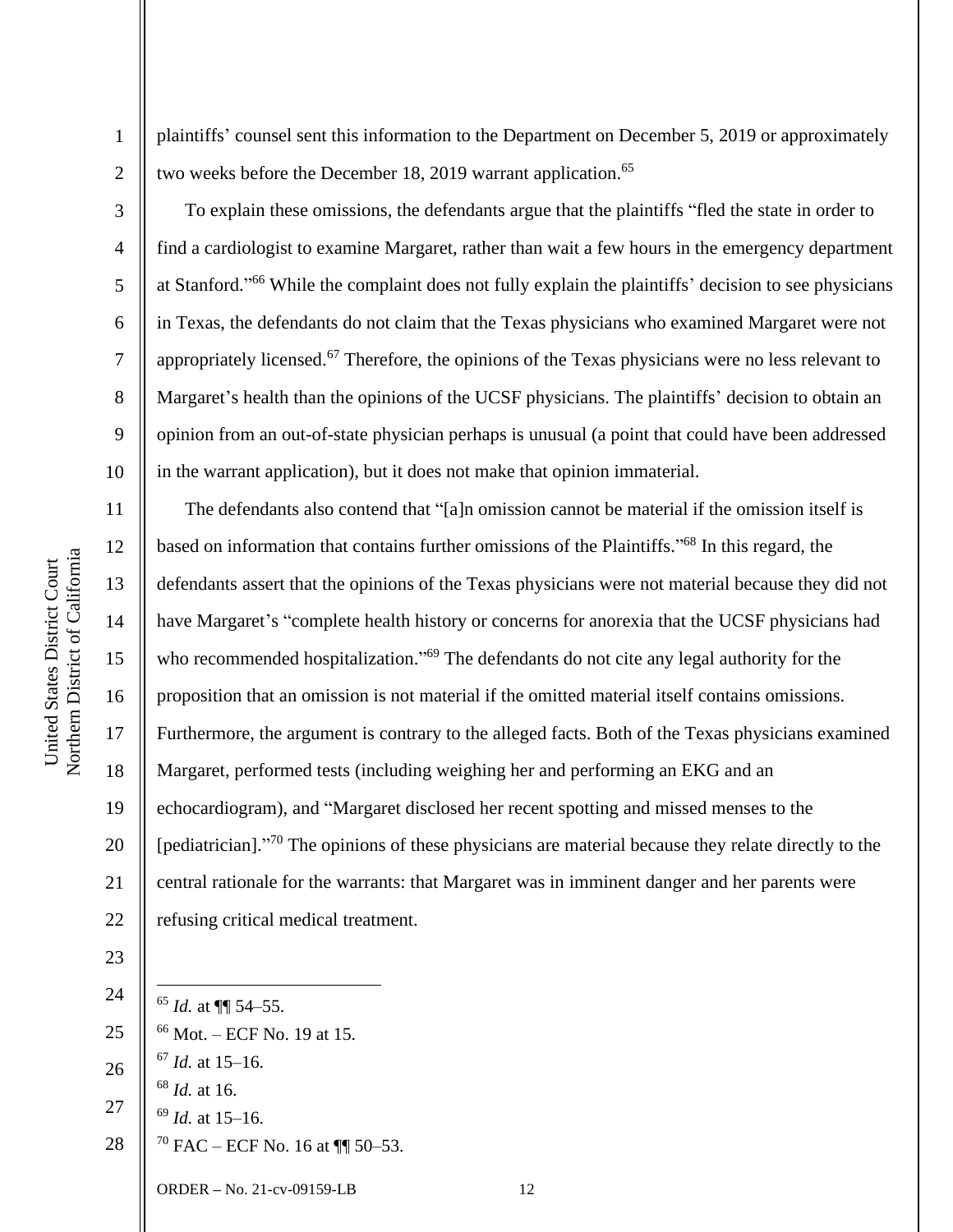2

3

4

5

6

7

8

9

10

11

12

13

14

15

16

17

18

19

20

21

22

23

24

25

The omission of the Texas physicians' opinions and the other facts (*i.e.*, explanations for Margaret's weight and heart rate and her parents' stated intention to have a cardiologist examine her) from the warrant applications are an adequate basis for a judicial-deception claim. It is plausible that a corrected warrant would not have supported probable cause. Thus, the plaintiffs have stated a claim for judicial deception against Ms. Stein.

**2. Fourteenth Amendment Right-To-Travel Claim Against Ms. Stein and Ms. Braun**

"The right to travel is a part of the 'liberty' of which the citizen cannot be deprived without the due process of law under the Fifth Amendment." *Kent v. Dulles*, 357 U.S. 116, 125 (1958). The right to travel protects the right to (1) "enter and to leave another State," (2) "be treated as a welcome visitor rather than an unfriendly alien when temporarily present in the second State," and (3) "for those travelers who elect to become permanent residents, the right to be treated like other citizens of that State." *Saenz v. Roe*, 526 U.S. 489, 500 (1999).

For example, the Ninth Circuit has held that wrongful placement on the Transportation Security Administration's No Fly List can deprive a person of their right to travel by (1) "affect[ing] an individual's visa eligibility," (2) "lead[ing] to arrest and temporary incarceration," (3) "be[ing] considered in the probable cause inquiry of a bail determination[,]" and (4) having "international repercussions even if a listed person never tries to enter the United States, fly over U.S. airspace, or use a U.S. carrier." *Ibrahim v. U.S. Dep't of Homeland Sec.*, 912 F.3d 1147, 1179 n.31 (9th Cir. 2019). On the other hand, minor burdens do not violate the right to travel. For instance, "[b]urdens placed on travel generally, such as gasoline taxes, or minor burdens impacting interstate travel, such as toll roads, do not constitute a violation of [the fundamental right to interstate travel]." *Miller v. Reed*, 176 F.3d 1202, 1205 (9th Cir. 1999).

The plaintiffs allege that they feared traveling between states given the outstanding warrants and their presence in a missing-person database.<sup>71</sup> The plaintiffs cite a visit from local law

26 27

28

 $^{71}$  *Id.* at  $\P\P$  65–66.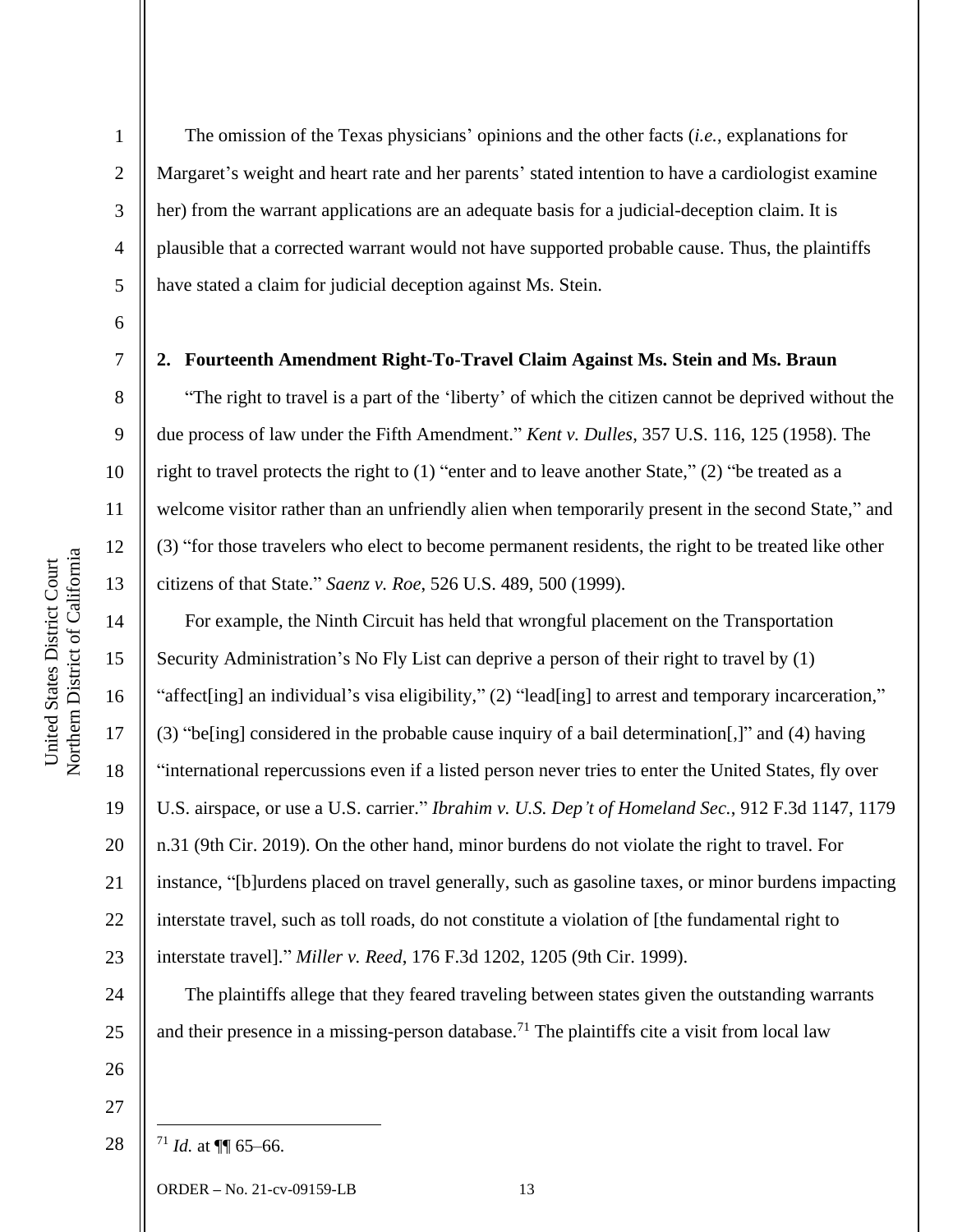enforcement in Massachusetts and plaintiff Brendan MacMillan's temporary detention in Miami.<sup>72</sup> These allegations plausibly allege an infringement on the plaintiffs' right to travel.

3

4

5

6

7

8

9

10

11

12

13

14

15

16

17

18

19

1

2

# **3. Substantive Due Process**

While the plaintiffs' claims appear to be based primarily on procedural due-process violations, the defendants have moved to dismiss the plaintiffs' claims to the extent they allege substantive due-process violations. The Due Process Clause "forbids the government from depriving a person of life, liberty, or property in such a way that 'shocks the conscience' or 'interferes with rights implicit in the concept of ordered liberty.'" *Nunez v. City of Los Angeles*, 147 F.3d 867, 871 (9th Cir. 1998) (quoting *United States v. Salerno*, 481 U.S. 739, 746 (1987)). "[T]he substantive component of the Due Process Clause is violated by executive action only when it 'can properly be characterized as arbitrary, or conscience shocking, in a constitutional sense.'" *Cnty. of Sacramento v. Lewis*, 523 U.S. 833, 847 (1998) (quoting *Collins v. Harker Heights*, 503 U.S. 115, 128 (1992)). And "only the most egregious official conduct can be said to be 'arbitrary in the constitutional sense.'" *Id.* at 846 (quoting *Collins*, 503 U.S. at 128). Even where the right is well established, the "shocks the conscience" analysis determines whether the conduct amounts to a violation of substantive due process. *Rosenbaum v. Washoe Cnty.*, 663 F.3d 1071, 1079 (9th Cir. 2011) (applying the "shocks the conscience" analysis to the "well established" "right to family integrity or to familial association").

20 21 22 23 24 25 Depending on the circumstances, the "shocks the conscience" standard can be satisfied by showing either a "purpose to harm" or "deliberate indifference." *Porter v. Osborn*, 546 F.3d 1131, 1137 (9th Cir. 2008). Where "actual deliberation is practical" the applicable standard is "deliberate indifference" but in urgent situations where deliberation is impractical (*e.g.*, highspeed chases and prison riots), the "purpose to harm" standard applies. *Id.* at 1137–38 (citing *Lewis*, 523 U.S. at 852– 54).

26

27 28

<sup>72</sup> *Id.* at ¶¶ 80, 82.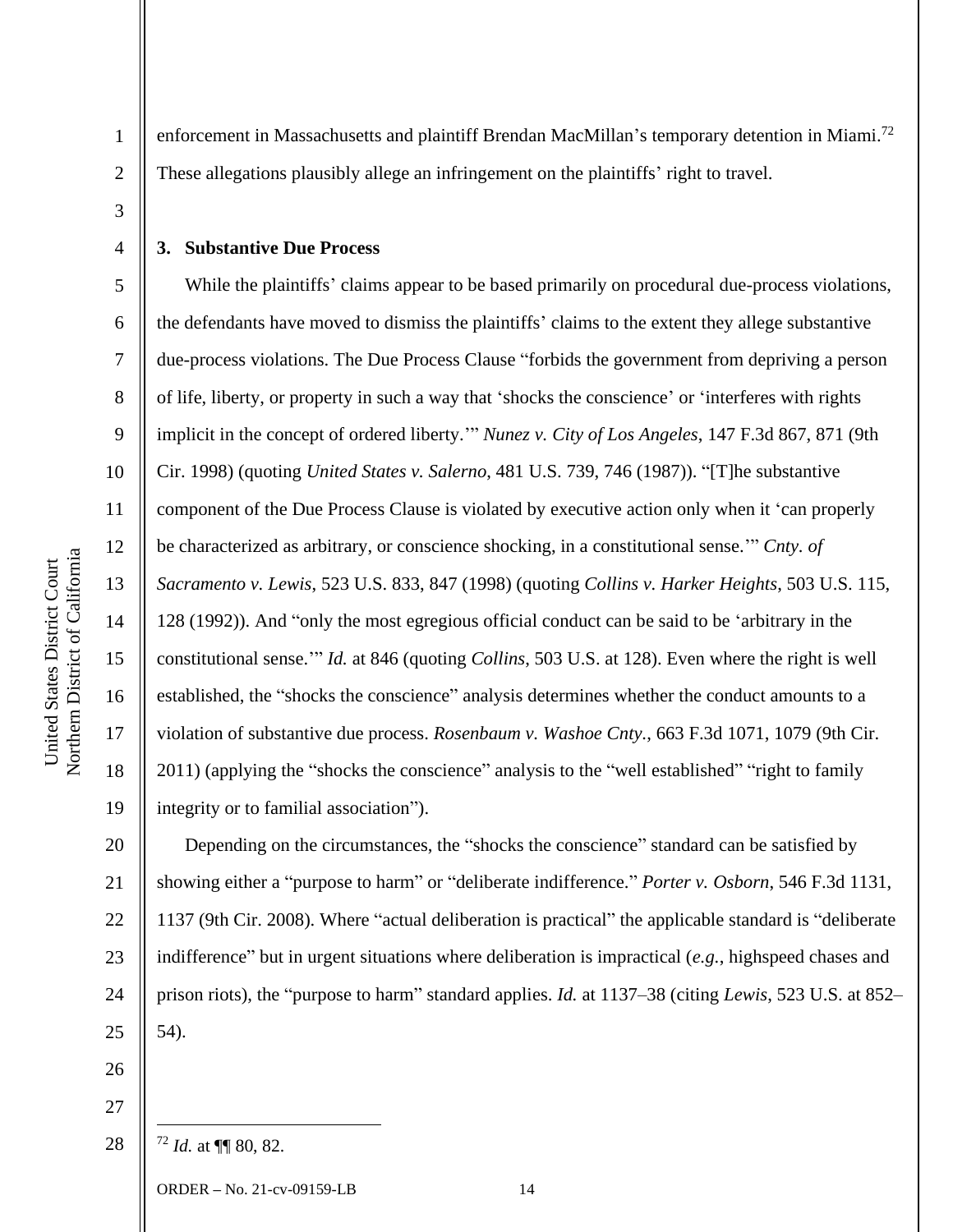2

3

4

5

6

7

8

9

10

11

12

13

14

15

16

17

18

19

20

21

22

23

The applicable standard in this case is "deliberate indifference." The facts involve suspicion of child-abuse or neglect arising from the parents' decision not to hospitalize their outwardly healthy sixteen-year-old daughter after a routine medical visit. The authorities had time to deliberate on the best course of action after receiving a call from the teenager's physician. Arguing that the alleged conduct does not violate substantive due process as a matter of law, the defendants cite *Kulya v. City & Cnty. of San Francisco*. <sup>73</sup> No. C 06-06539 JSW, 2008 WL 4415116 (N.D. Cal. Sept. 26, 2008). That case is not helpful because it involved meaningfully different facts.

In *Kulya*, a six-year-old boy was taken from his father's custody after the boy told his mother (the father's ex-wife) and police officers that his father had hit him with a closed fist on multiple parts of his body. *Id.* at \*1. Paramedics observed bruises and marks on the boy. *Id.* Social workers removed him from his father's custody. *Id.* After recanting his accusations, the boy was reunited with his father after approximately a week, and the father sued the social workers for violating his constitutional rights. *Id.* The *Kulya* court, citing the social workers' decision to err on the side of caution and their decision to return the boy "without waiting for the decision of the Family Court," held that they "did not act in a manner so intentional and offensive as to shock the conscience." *Id.*  at \*7.

The facts here are different. First, Margaret never wanted to be hospitalized, while the boy in *Kulya* initially asked for help.<sup>74</sup> Second, because Margaret was substantially older than the sixyear-old boy in *Kulya*, she was presumably better able to make medical decisions for herself, and her opinion that she did not need hospitalization weighed against the Department's interference.<sup>75</sup> Third, the boy's claims of abuse in *Kulya* were corroborated by bruising, which paramedics confirmed, but here, other physicians disputed the UCSF physicians' concerns.<sup>76</sup> Furthermore,

24 25

26

<sup>73</sup> Mot. – ECF No. 19 at 20.

 $74$  FAC – ECF No. 16 at ¶ 36.

<sup>27</sup> 28 <sup>75</sup> *Id.* at ¶ 8 ("[Margaret] was 16 years old at the time of the incident described [in the complaint]."). <sup>76</sup> *Id.* at ¶ 53.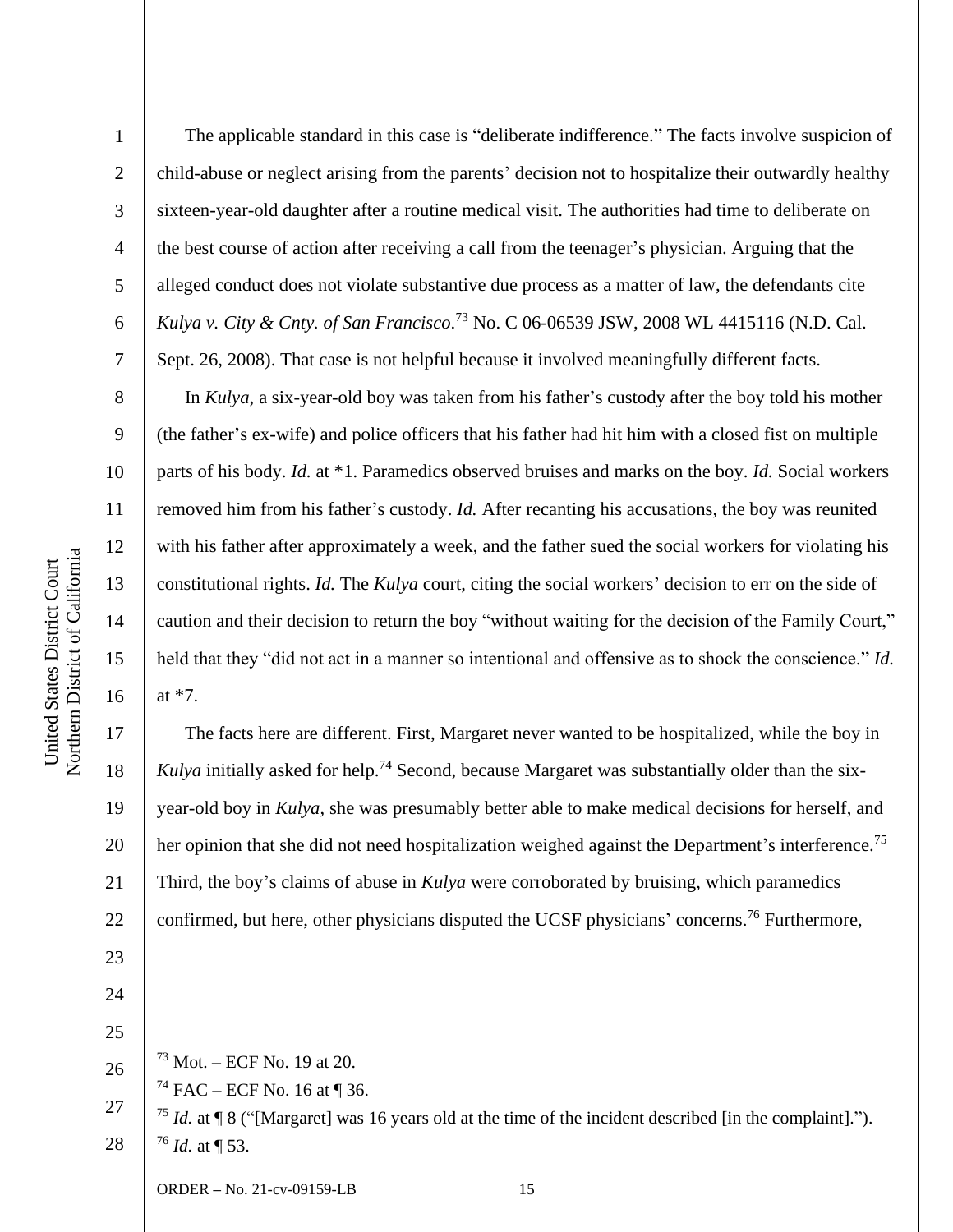2

3

4

5

6

7

8

9

10

11

12

13

14

15

16

17

18

19

21

Margaret and her parents provided reasonable explanations for her apparent weight loss and low heart rate. <sup>77</sup> In *Kulya*, there apparently were no explanations for the bruises until the boy recanted. In sum, an entirely different set of facts confronted the social workers in *Kulya* than confronted Ms. Stein and Ms. Braun. Therefore, the defendants have not established, based on *Kulya*, that their alleged conduct does not "shock the conscience" as a matter of law. The plaintiffs' cases also involve materially different facts.

The plaintiffs cite *Zion v. Cnty. of Orange*, where an officer shot at and then "stomped" on a suspect's head.<sup>78</sup> 874 F.3d 1072, 1075 (9th Cir. 2017). The court, applying the heighted "purpose to harm" standard, held that "a reasonable jury could also conclude that [the officer] was acting out of anger or emotion rather than any legitimate law enforcement purpose" and reversed a district court order granting summary judgment in favor of the officer. *Id.* at 1077. In *Zion*, the alleged conduct (shooting at and stomping on a suspect) and the context (a police investigation of a man who reportedly had a seizure and bit and cut his mother) are much different than the facts here. *Id.* at 1075. The plaintiffs also cite *Mann v. Cnty. of San Diego*, but in that case the court held that the "shocks the conscience" standard did not apply to a municipality's conduct on a Monell claim and, therefore, did not apply it.<sup>79</sup> 907 F.3d 1154, 1163–64 (9th Cir. 2018) ("We reject the County's argument that we must also apply a 'shocks the conscience' standard[.]"). Thus, the *Mann* decision is not helpful.

20 22 23 On balance, "fact issues surrounding responsibility and a sufficiently culpable mind [for purposes of claims under the Fourteenth Amendment's Due Process Clause] are better addressed at summary judgment." *Soria v. Cnty. of Alameda*, No. 18-cv-06168-LB, 2019 WL 1233747, at \*3 (N.D. Cal. Mar. 16, 2019). Thus, the court cannot say at the pleading stage that the defendants' alleged conduct (omitting facts from the warrant applications and adding the plaintiffs to a

24 25

26

- <sup>77</sup> *Id.* at ¶¶ 26–28.
- 27  $78$  Opp'n – ECF No. 22 at 22.
- 28  $79$  Opp'n – ECF No. 22 at 22–23.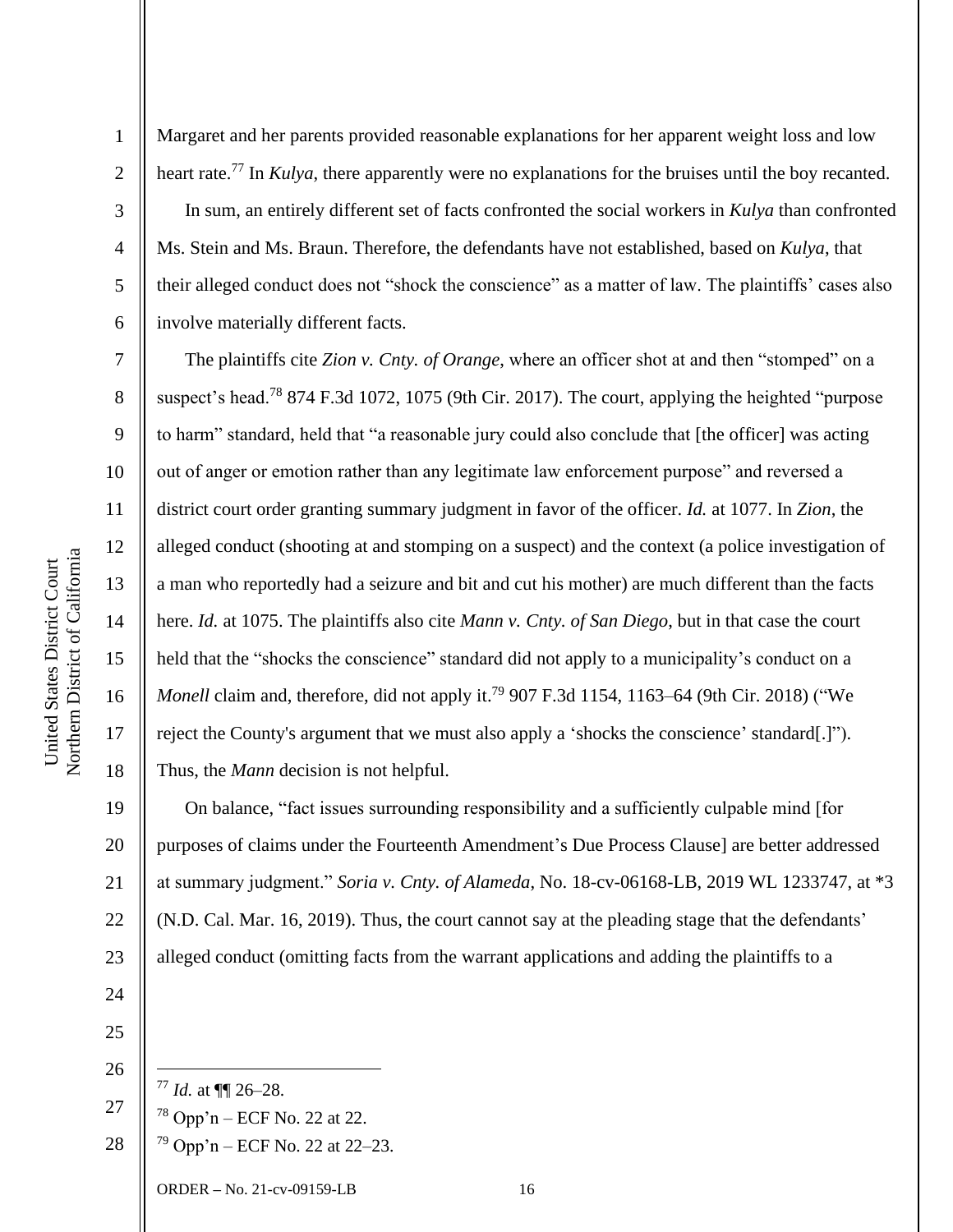3

4

5

6

7

8

9

10

11

12

13

14

15

16

1

missing-persons database) does not amount to deliberate indifference such that the court should dismiss the plaintiffs' Due Process Clause claims.

**4.** *Monell*

Because the § 1983 claim is against the CCSF, and not against an individual actor, the plaintiffs must allege a policy or custom that caused the due-process violation. *Monell*, 436 U.S. at 690–91. To impose *Monell* entity liability under § 1983 for a violation of constitutional rights, a plaintiff must show that (1) the plaintiff possessed a constitutional right and was deprived of that right, (2) the municipality had a policy, (3) the policy amounts to deliberate indifference to the plaintiff's constitutional right, and (4) the policy was the moving force behind the constitutional violation. *Plumeau v. Sch. Dist. No. 40 Cnty. of Yamhill*, 130 F.3d 432, 438 (9th Cir. 1997). A *Monell* claim can be based on any of the following theories: (1) a longstanding practice or custom, (2) the failure to adequately train, or (3) a constitutional violation committed or ratified by an official with final policy-making authority. *Clouthier v. Cnty. of Contra Costa*, 591 F.3d 1232, 1249–50 (9th Cir. 2010), *overruled on other grounds by Castro v. Cnty. of Los Angeles*, 833 F.3d 1060 (9th Cir. 2016).

17 18 19 20 21 22 23 24 25 26 27 Where a *Monell* claim is based on an allegedly unconstitutional policy, it is sufficient to allege policies that would cause the alleged constitutional violation. *Henderson*, 2015 WL 225429, at \*6 ("[P]laintiffs have not pleaded sufficient facts to support the existence of such policies, but that evidence is not necessary at the motion to dismiss stage."). To maintain a *Monell* claim based on a failure-to-train theory, "the identified deficiency in a local governmental entity's training program must be closely related to the ultimate injury." *Lee v. City of Los Angeles*, 250 F.3d 668, 681 (9th Cir. 2001) (cleaned up). A policymaker theory requires showing that "final policymaking authority" was delegated to the purported policymaker. *Jessen v. Cnty. of Fresno*, 808 F. App'x 432, 435 (9th Cir. 2020). And a ratification theory requires alleging that the defendant approved the wrongful conduct. *Perryman v. City of Pittsburg*, 545 F. Supp. 3d 796, 803 (N.D. Cal. 2021) (citing *Lytle v. Carl*, 382 F.3d 978, 987 (9th Cir. 2004)).

28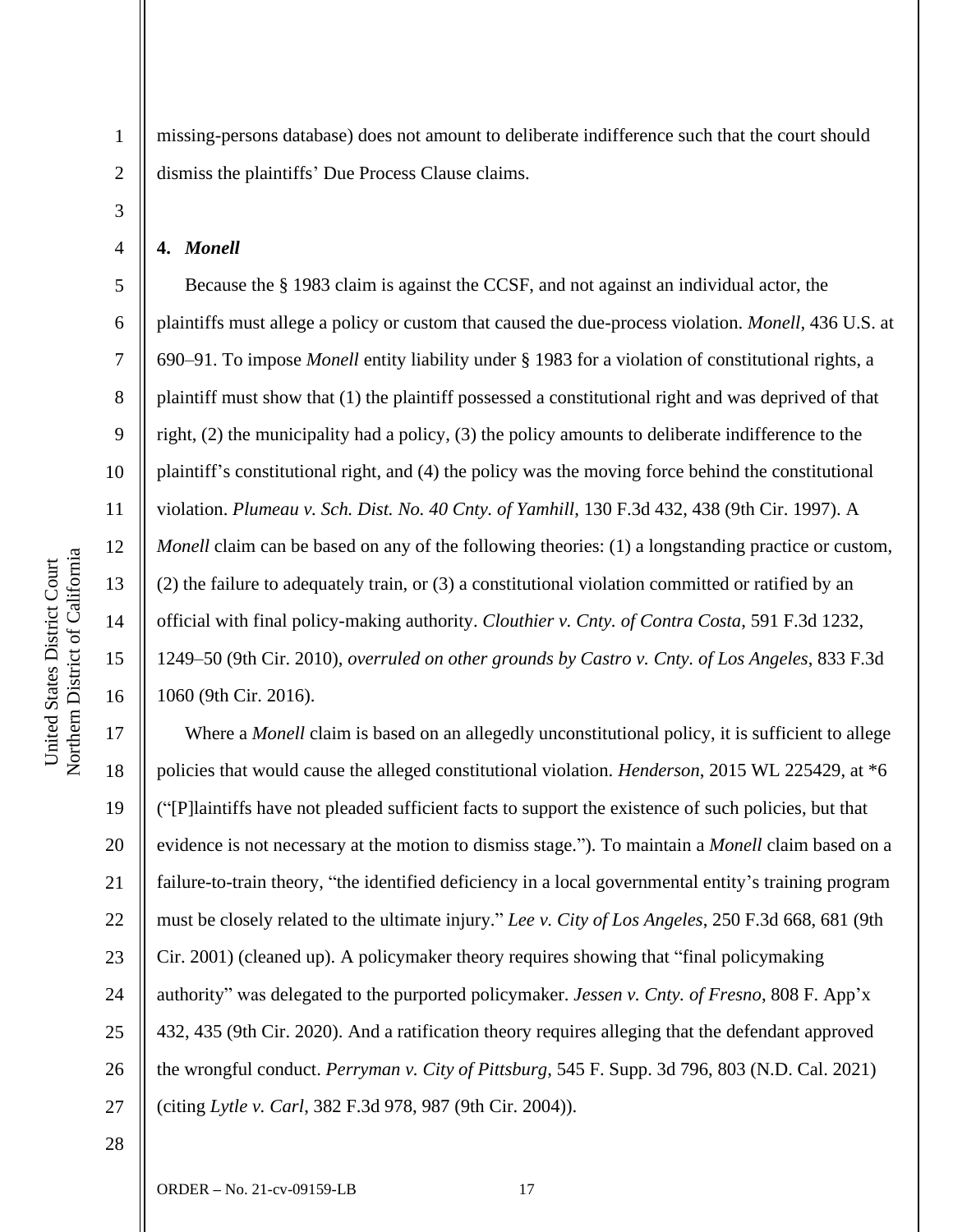Northern District of California Northern District of California United States District Court United States District Court

1

2

3

4

5

6

7

8

9

10

11

12

13

14

15

17

18

19

20

21

22

23

24

The plaintiffs allege unconstitutional policies in unacceptably vague terms. For example, the plaintiffs cite "[t]hese policies and practices" where there is no preceding reference to any policy.<sup>80</sup> The plaintiffs also contend that the "lack of an adequate supervisorial response by Defendant City demonstrates the existence of an informal custom, policy, or practice, which tolerates and promotes the continued violation of civil rights."<sup>81</sup> These conclusory allegations are insufficient to allege a *Monell* violation under a policy or practice theory. *Cf. Henderson*, 2015 WL 225429, at \*6 (finding that the plaintiffs adequately pleaded a *Monell* claim based on allegations describing specific policies concerning the release of prisoners with mental-health conditions).

Concerning a policymaker theory, the plaintiffs allege that Ms. Stein's "supervisor Ronda Johnson" knew about the significant discrepancies in the information put forth in the warrant application and that "high-ranking City officials" knew about the "unconstitutional interference."<sup>82</sup> This is insufficient to establish a *Monell* claim based on a policymaker theory because there is no allegation that those more senior individuals had final policymaking authority. *Jessen*, 808 F. App'x at 435.

16 The plaintiffs' failure-to-train theory fares better. The plaintiffs allege that "the City has failed to provide adequate training, or no training at all, on the obligations of City employees to include all material information in warrant applications, not execute stale warrants after probable cause has dissipated, conduct an independent investigation when presented with contradictory medical opinions . . . and to conduct themselves as professionals charged with not only ensuring the investigation of child welfare, but also the preservation of the family's fundamental rights."<sup>83</sup> In *Kirkpatrick v. Cnty. of Washoe*, the Ninth Circuit affirmed a district court's denial of summary judgment on a *Monell* claim where the defendant municipality had a practice of "conducting warrantless seizures of children in non-exigent circumstances." 843 F.3d 784, 796–97

- <sup>81</sup> *Id.* at ¶ 101.
- 27 <sup>82</sup> *Id.* at ¶¶ 60, 100.
- 28 <sup>83</sup> *Id.* at ¶ 102.

<sup>25</sup> 26

 $80$  FAC – ECF No. 16 at ¶ 99.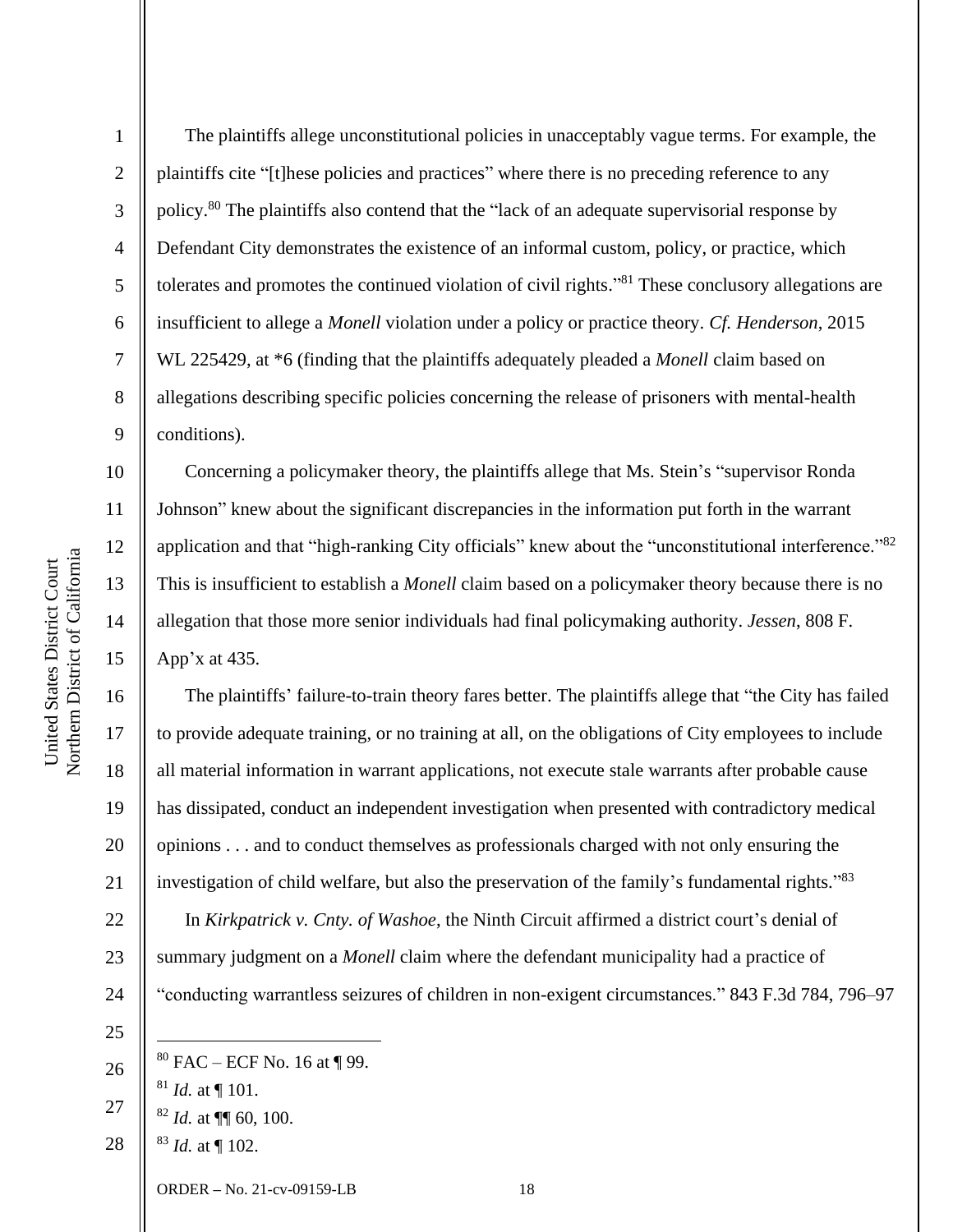9

10

11

12

13

14

15

16

17

18

19

20

2 3 4 5 6 7 8 (9th Cir. 2016). The court cited testimony from social workers who stated that they could not recall imminent-danger training or who would remove children even without a warrant or imminent danger. *Id.* at 796 n.3. The court held that the need for the defendant to train its social workers "on the constitutional limitations of separating parents and children is 'so obvious' that its failure to do so is properly . . . characterized as 'deliberate indifference' to the constitutional rights of . . . families." *Id.* at 796–97. The *Kirkpatrick* court also noted that the existence of a link between the County's "policy of conducting warrantless seizures of children in non-exigent circumstances" and the alleged warrantless removal of the plaintiff's child was a question of fact. *Id.* at 797.

The CCSF argues that the reasoning from *Kirkpatrick* does not apply because there the failure to train "was coupled with the practice of removing children from parental custody without a warrant and in non-exigent circumstances."<sup>84</sup> This is unpersuasive. Here, the failure to train is "coupled" with the CCSF's alleged material omissions in warrant applications. A warrant obtained by judicial deception is not meaningfully different than the absence of a warrant. Also, the CCSF's argument that "omissions, of a single social worker, do[] not support a claim of a deliberate indifference" contradicts the allegations — which must be taken as true at this stage — which describe the involvement of multiple individuals in the CCSF's investigation.<sup>85</sup>

Given the plausible interference with rights of familial association, the plaintiffs' allegations, while thin, establish a plausible *Monell* claim against the city based on a failure-to-train theory.

## **5. Fourth Amendment**

21 22 23 24 25 "The Fourth Amendment prohibits unreasonable searches and seizures." *Espinosa v. City and Cnty. of San Francisco*, 598 F.3d 528, 533 (9th Cir. 2010). The general rule is that "a person has been 'seized' within the meaning of the Fourth Amendment only if, in view of all of the circumstances surrounding the incident, a reasonable person would have believed that he was not free to leave." *U.S. v. McClendon*, 713 F.3d 1211, 1215 (9th Cir. 2013) (quoting *United States v.* 

26

27

 $84$  Reply – ECF No. 23 at 2.

<sup>28</sup>  $85$  Mot. – ECF No. 19 at 26.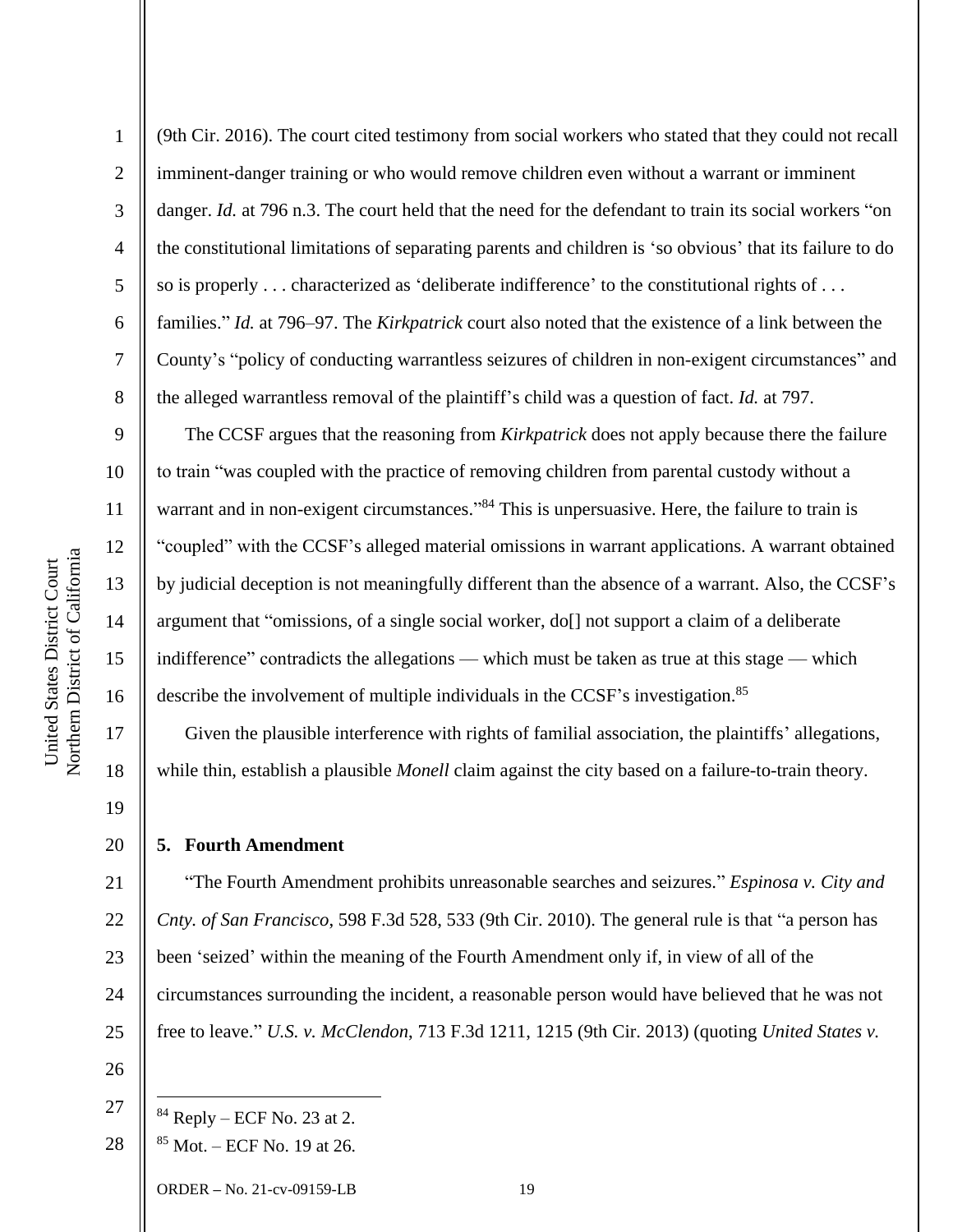2

3

4

5

6

7

8

9

10

11

12

13

14

15

16

17

18

19

20

21

22

*Medenhall*, 446 U.S. 544, 554 (1980)). A seizure occurs only when the police terminate an individual's freedom of movement through means intentionally applied. *United States v. Al Nasser*, 555 F.3d 722, 728 (9th Cir. 2009) (citing *Brower v. Cnty. of Inyo*, 489 U.S. 593, 596–97 (1988)). Fourth Amendment claims may not be derivative. *Alderman v. United States*, 394 U.S. 165, 174 (1969) (rights under the Fourth Amendment "may not be vicariously asserted"); *Moreland v. Las Vegas Met. Police Dep't*, 159 F.3d 365, 369 (9th Cir. 2001) (same).

Plaintiff Brendan MacMillan's Fourth Amendment claim is based on his detention at Miami International Airport, but the other plaintiffs (Melanie, Margaret, and L.M.) do not cite any facts that could constitute a search or seizure.<sup>86</sup> They also appear to have consented to their interactions with local law enforcement in Massachusetts.<sup>87</sup> Accordingly, the defendants seek dismissal of the Fourth Amendment claims of the plaintiffs Melanie, Margaret, and L.M. because (1) their claims are derivative of Brendan's claim and (2) they have not alleged facts supporting any independent Fourth Amendment claims.<sup>88</sup> The plaintiffs did not oppose the dismissal of these apparently derivative Fourth Amendment claims or assert any additional facts that could potentially support independent claims.<sup>89</sup> The court, thus, dismisses the derivative Fourth Amendment claims of plaintiffs Melanie, Margaret, and L.M. with prejudice. *Alderman*, 394 U.S. at 174.

Regarding Brendan, his claim is based on his detention in Miami, which was allegedly caused by the defendants Ms. Stein and Ms. Braun by their adding him to and failing to remove him from a missing-persons database.<sup>90</sup> Brendan alleges that he was "detained" for "hours" by "federal agents" at Miami International Airport and that he was not "released" until the agents communicated with Ms. Braun.<sup>91</sup> These allegations plausibly establish that Brendan was "seized" under the Fourth Amendment because he did not believe he was free to leave the airport.

- 23
- 24

25

- <sup>87</sup> *Id.* at ¶ 80.
- 26 <sup>88</sup> Mot. – ECF No. 19 at 21–22.
	- $89$  Opp'n ECF No. 22 at 23.
- 27  $90$  FAC – ECF No. 16 at  $\P\P$  108–110.
- 28 <sup>91</sup> *Id.* at ¶ 82.

<sup>86</sup> FAC – ECF No. 16 at ¶¶ 108–109. (Notably, the plaintiffs fail to reallege and incorporate the prior allegations in the complaint to support the Fourth Amendment claim.)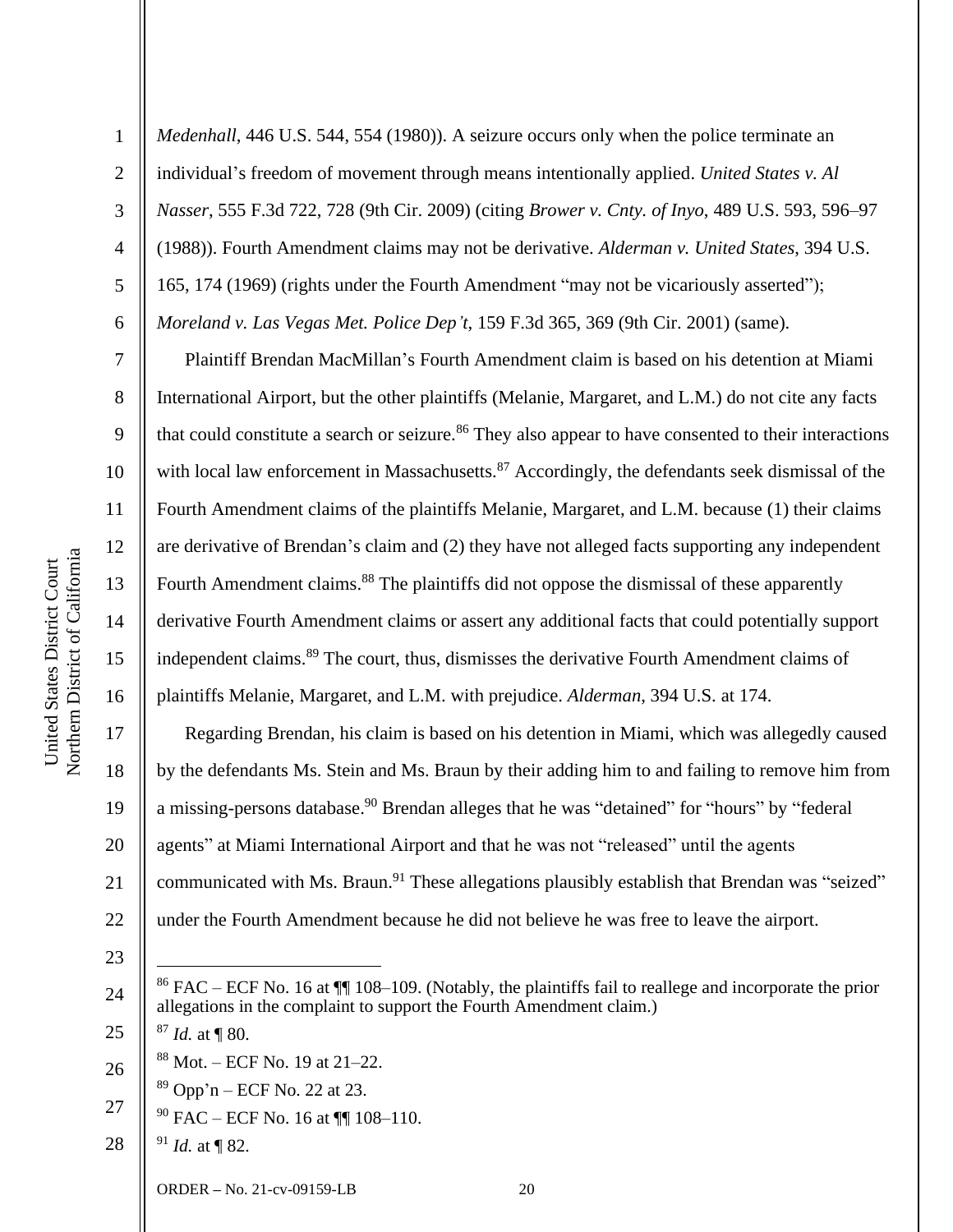2

3

4

5

6

7

8

9

The defendants ask the court to dismiss Brendan's Fourth Amendment claim based on their contention that there is no authority finding "that an unreasonable seizure occurs where the alleged violators did not directly participate in the seizure."<sup>92</sup> The Supreme Court has stated, however, that "[i]f police have been shown to be reckless in maintaining a warrant system, or to have knowingly made false entries [in a warrant system] to lay the groundwork for future false arrests, exclusion [for violating the Fourth Amendment] would certainly be justified under our cases should such misconduct cause a Fourth Amendment violation." *Herring v. United States*, 555 U.S. 135, 146 (2009). In other words, making a false database entry that causes an unreasonable seizure may violate the Fourth Amendment.

10 11 12 13 14 15 16 17 18 19 20 21 Furthermore, the Ninth Circuit has recognized that a person's presence on the "Endangered Missing Adult in the National Missing Person Database" could prompt that person's arrest. *United States v. Evans*, 445 F. App'x 29, 31 (9th Cir. 2011). Thus, the plaintiffs' allegations plausibly establish that Ms. Stein and Ms. Braun should have known that adding the family to the database could lead to their arrest. The plaintiffs also have alleged facts that could plausibly establish that they were not "missing" such that they should have been placed or kept in the missing-persons database. For instance, they communicated with the CCSF on November 26, 2019, their counsel had been in communication with the CCSF since December 5, 2019, and two days before Brendan's detention in Miami, local law enforcement had visited his family in Massachusetts.<sup>93</sup> In sum, the allegations, if true, establish that Brendan was seized based on false information that Ms. Stein and Ms. Braun placed in the missing-persons database. These facts support a plausible Fourth Amendment claim.

22

23

24

25

## **6. Qualified Immunity**

"[T]he doctrine of qualified immunity protects government officials from liability for civil damages insofar as their conduct does not violate clearly established statutory or constitutional

26

27

28 <sup>93</sup> FAC – ECF No. 16 at ¶¶ 38, 54, 80–82, 94–95.

 $92$  Mot. – ECF No. 19 at 21.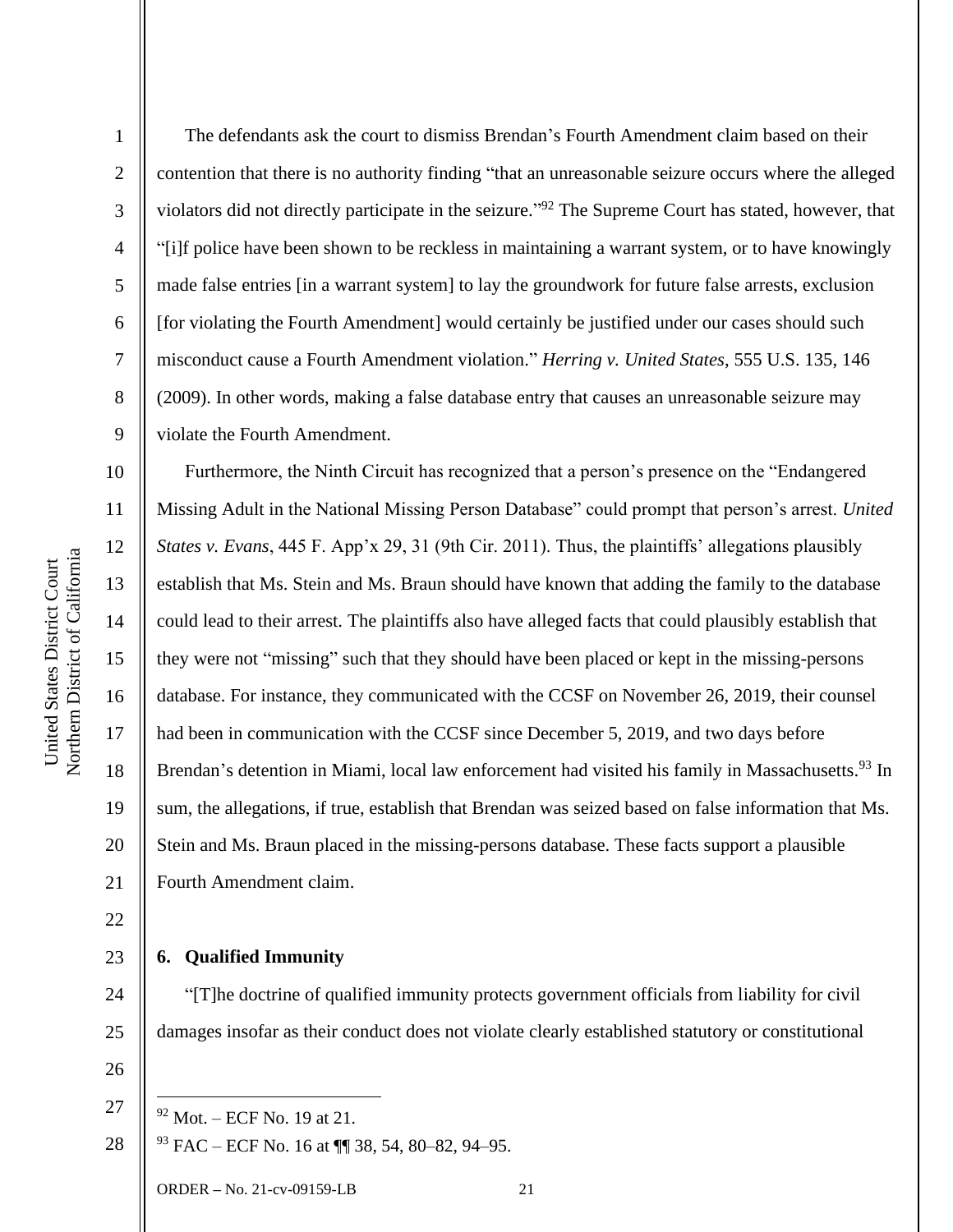2

3

4

5

7

8

9

10

11

12

13

14

15

16

17

18

6 rights of which a reasonable person would have known." *Mattos v. Agarano*, 661 F.3d 433, 440 (9th Cir. 2011) (en banc) (cleaned up) (quoting *Pearson v. Callahan*, 555 U.S. 223, 231 (2009)). Qualified immunity is "an immunity from suit rather than a mere defense to liability; and like an absolute immunity, it is effectively lost if a case is erroneously permitted to go to trial." *Mueller v. Auker*, 576 F.3d 979, 992 (9th Cir. 2009) (quoting *Mitchell v. Forsyth*, 472 U.S. 511, 526 (1985)). "Under qualified immunity, an officer will be protected from suit when he or she 'makes a decision that, even if constitutionally deficient, reasonably misapprehends the law governing the circumstances.'" *Id.* (quoting *Brosseau v. Haugen*, 543 U.S. 194, 198 (2004)).

"[Q]ualified immunity protects all but the plainly incompetent or those who knowingly violate the law." *Ziglar v. Abbasi*, 137 S. Ct. 1843, 1867 (2017). "The doctrine of qualified immunity gives officials breathing room to make reasonable but mistaken judgments about open legal questions." *Id.* at 1866 (cleaned up). "[I]f a reasonable officer might not have known for certain that the conduct was unlawful[,] then the officer is immune from liability." *Id.* at 1867.

In determining whether an official is entitled to qualified immunity, courts consider (1) whether the official violated a constitutional right of the plaintiff and (2) whether that constitutional right was "clearly established in light of the specific context of the case" at the time of the events in question. *Mattos*, 661 F.3d at 440. Courts may exercise their sound discretion in deciding which of these two prongs should be addressed first. *Id.* (citing *Pearson*, 555 U.S. at 235).

19 20 21 22 23 Regarding the second prong, "clearly established law should not be defined at a high level of generality," but instead "must be particularized to the facts of the case." *White v. Pauly*, 137 S. Ct. 548, 552 (2017) (cleaned up). Although case law "does not require a case directly on point for a right to be clearly established, existing precedent must have placed the statutory or constitutional question beyond debate." *Kisela v. Hughes*, 138 S. Ct. 1148, 1152 (2018).

24 25 26 27 28 The Ninth Circuit has held that deciding "claims of qualified immunity at the motion-todismiss stage raises special problems for legal decision making" because of the tension between the plausibility standard for pleading a claim and the "low bar" for establishing qualified immunity. *Keates v. Koile*, 883 F.3d 1228, 1234 (9th Cir. 2018) (cleaned up). Consequently, at the motion to dismiss stage, "[i]f the operative complaint contains even one allegation of a harmful act